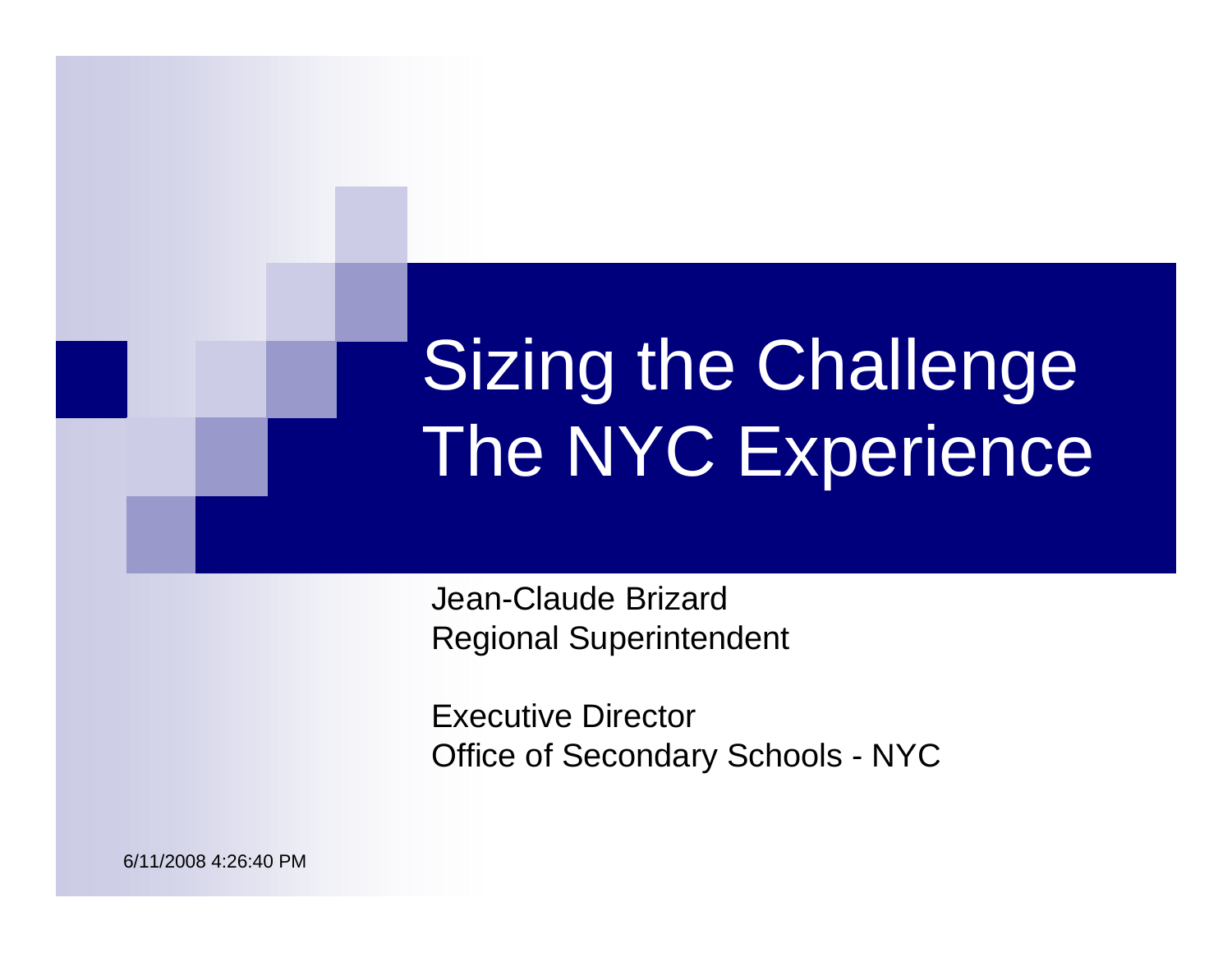## Beyond No Child Left Behind

"…despite scattered gains, school achievement continues to be closely tied to family background."

"There is no more important variable in children's schooling than the quality of their teachers."

Thomas Sobol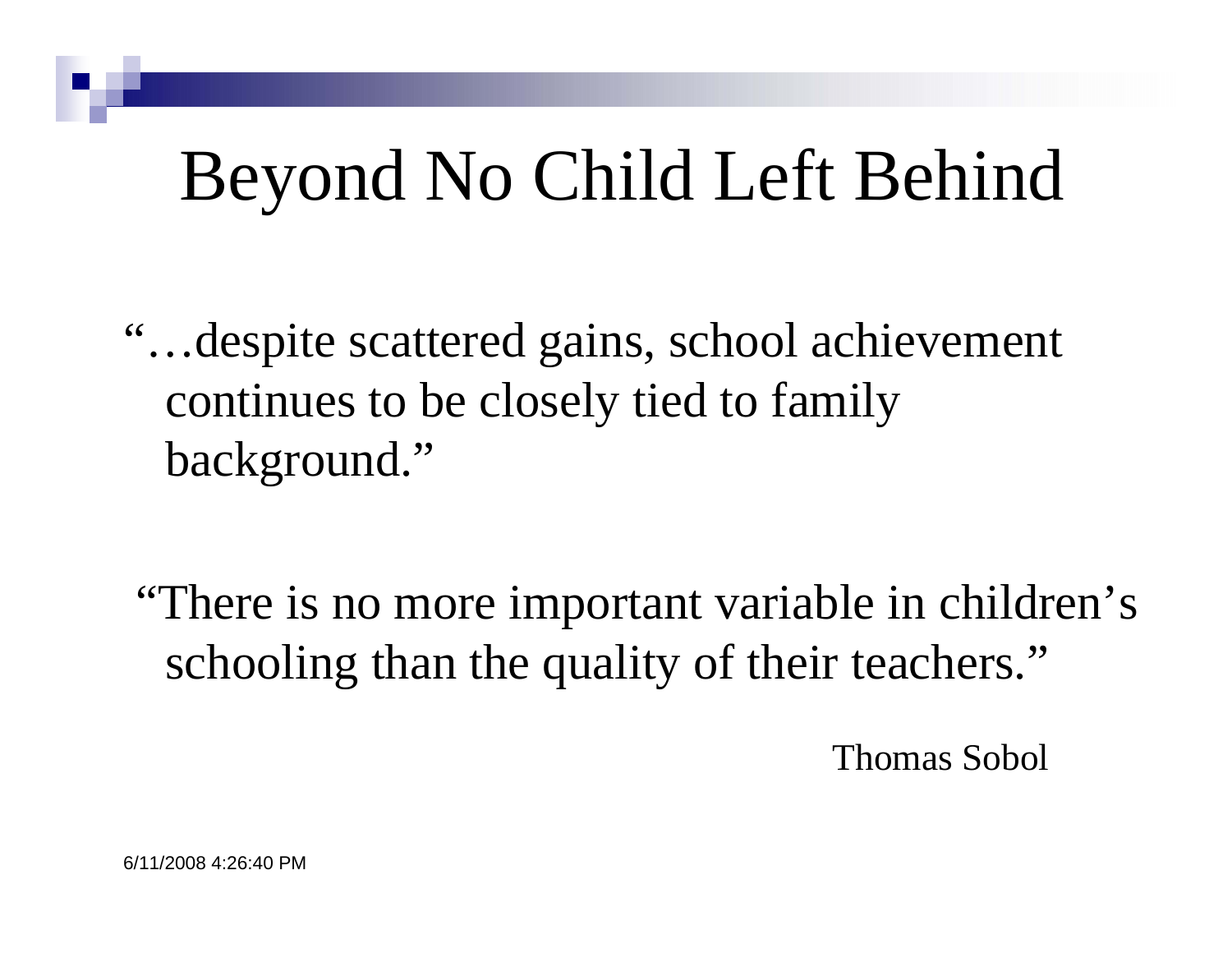# New York City Situation Overview

- NYC's school system is the largest district in the United States, serving 1.1 million students
- $\cdot$  ~1400 schools
- Nearly 400 high schools
- Nearly 200 small-themed high schools

• Larger HSs serve majority of population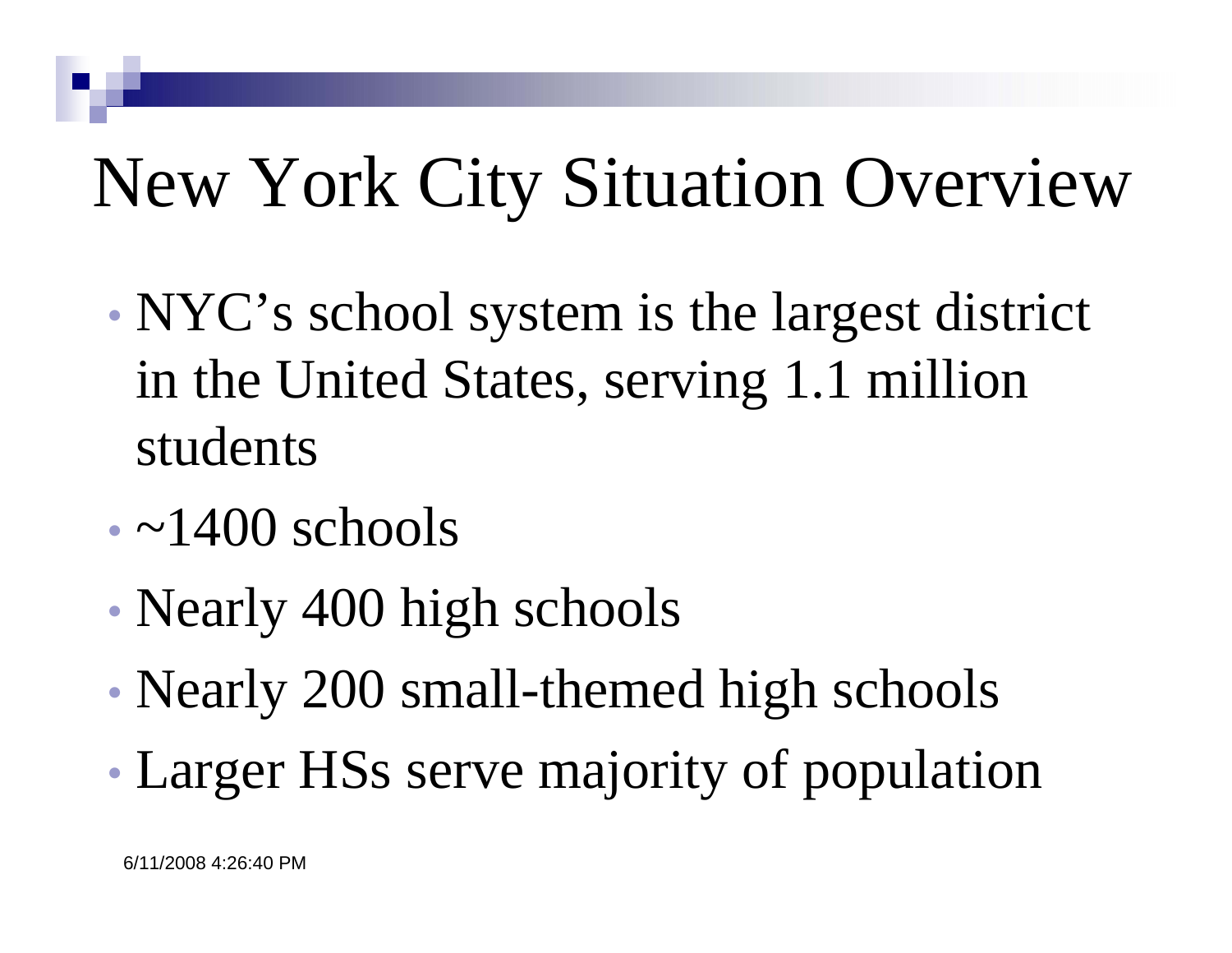#### **Approximately Half of All Entering Freshmen Become Overage and Under-Credited During High School**

• Overage and under-credited students are at least two years off-track relative to expected age and credit accumulation toward earning a diploma

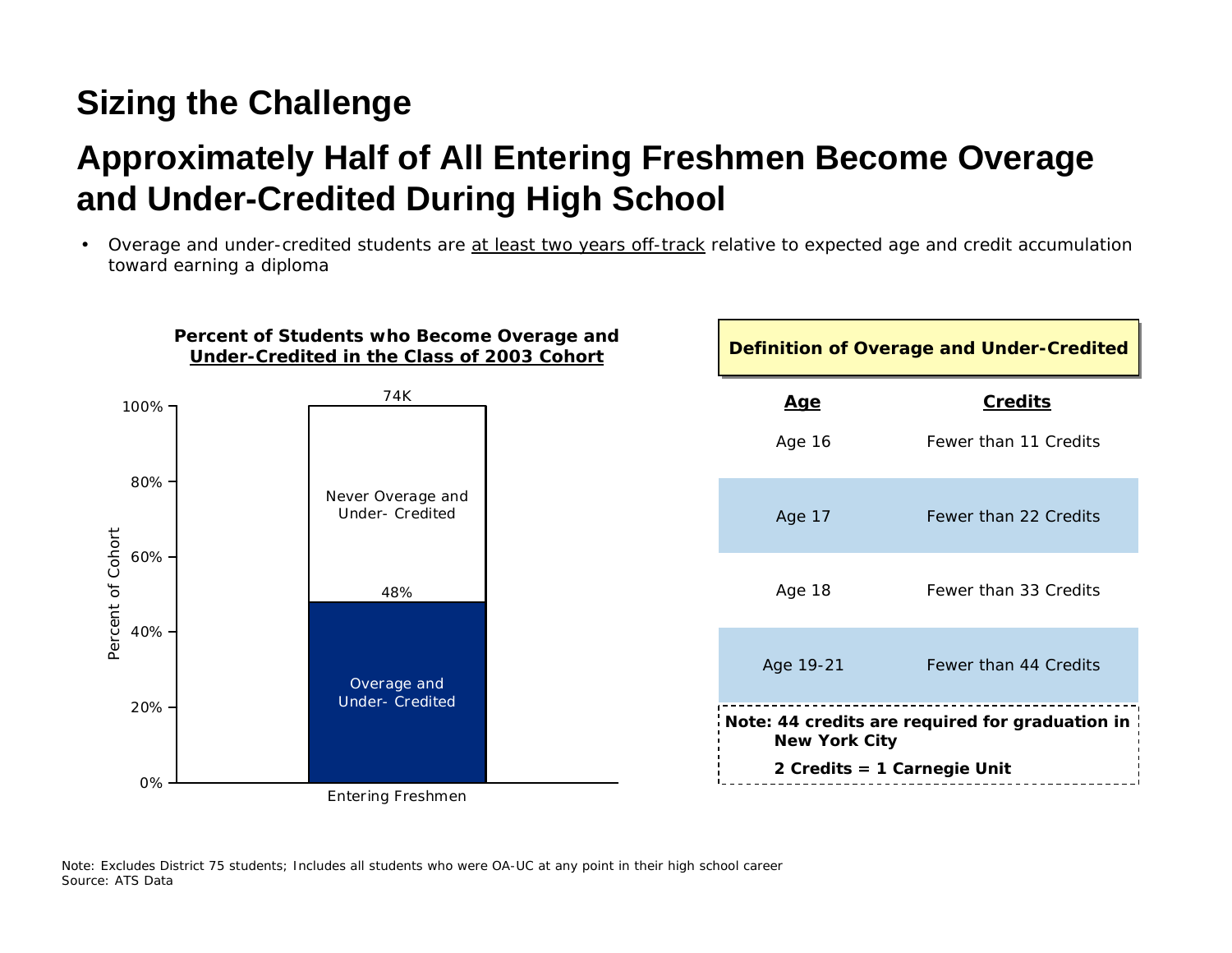#### **Nearly All High School Dropouts in NYC Have a History of Being Overage and Under-Credited**

- The dropout population *is* the overage and under-credited population, just at different points in time
- By contrast, only 19% of graduates were once overage and under-credited in high school



#### **Graduates and Dropouts by Overage and Under-Credited Status, Class of 2003 Cohort**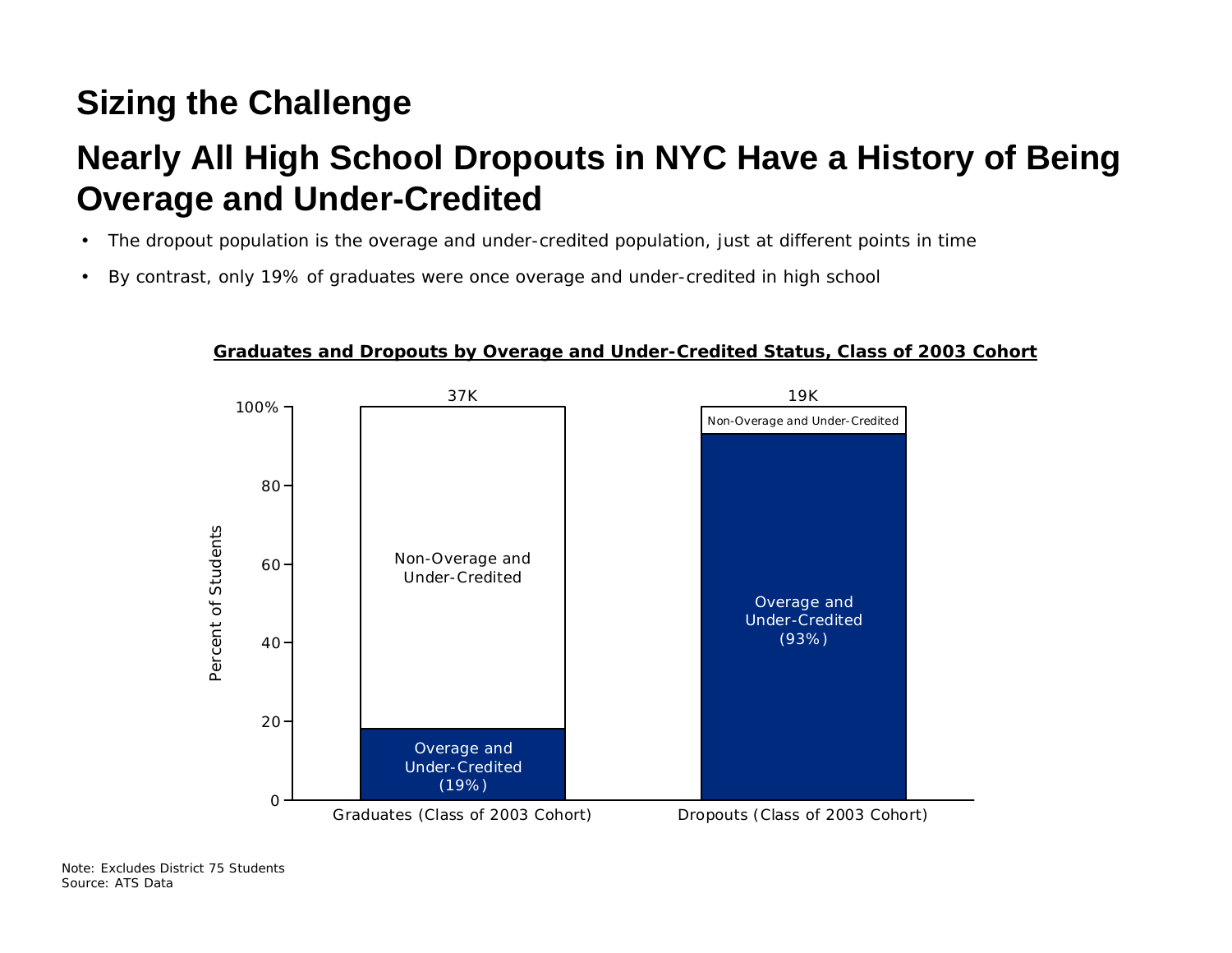### **Nearly 140K NYC Youth Age 16-21 Have Dropped Out or Are Significantly Off-Track for Graduation**

• Including in- and out-of-school youth, there are approximately 138K overage and under-credited youth in New York City at any given point in time



#### **In- and Out-of-School Overage and Under-Credited Youth, by Age on June 2005**

Note: Includes District 75 students; Students are counted as out-of-school youth only if they are dropouts (as opposed to other discharges) Source: ATS Data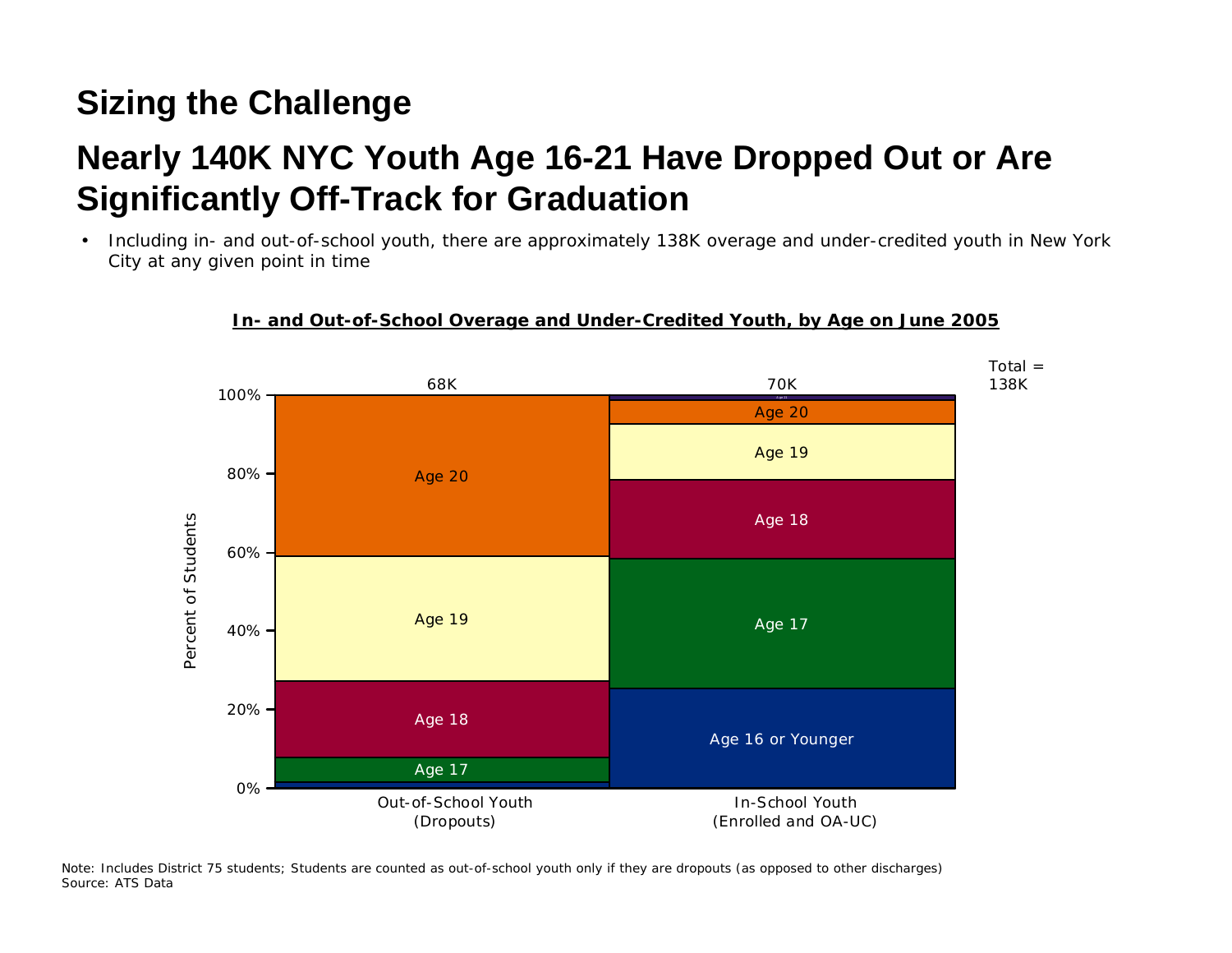#### **NYC's Overage and Under-Credited HS Population Is Bigger than All but Five Other US School Districts**

- NYC's estimated 70,000 overage and under-credited youth who are *enrolled* in school represent a population of students that is smaller than only five other US school districts
	- The total NYC population of in- and out-of-school overage and under-credited youth is larger in size than the high school districts in any city except Los Angeles



#### **Grade 9-12 Enrollment by Public School District, 2003**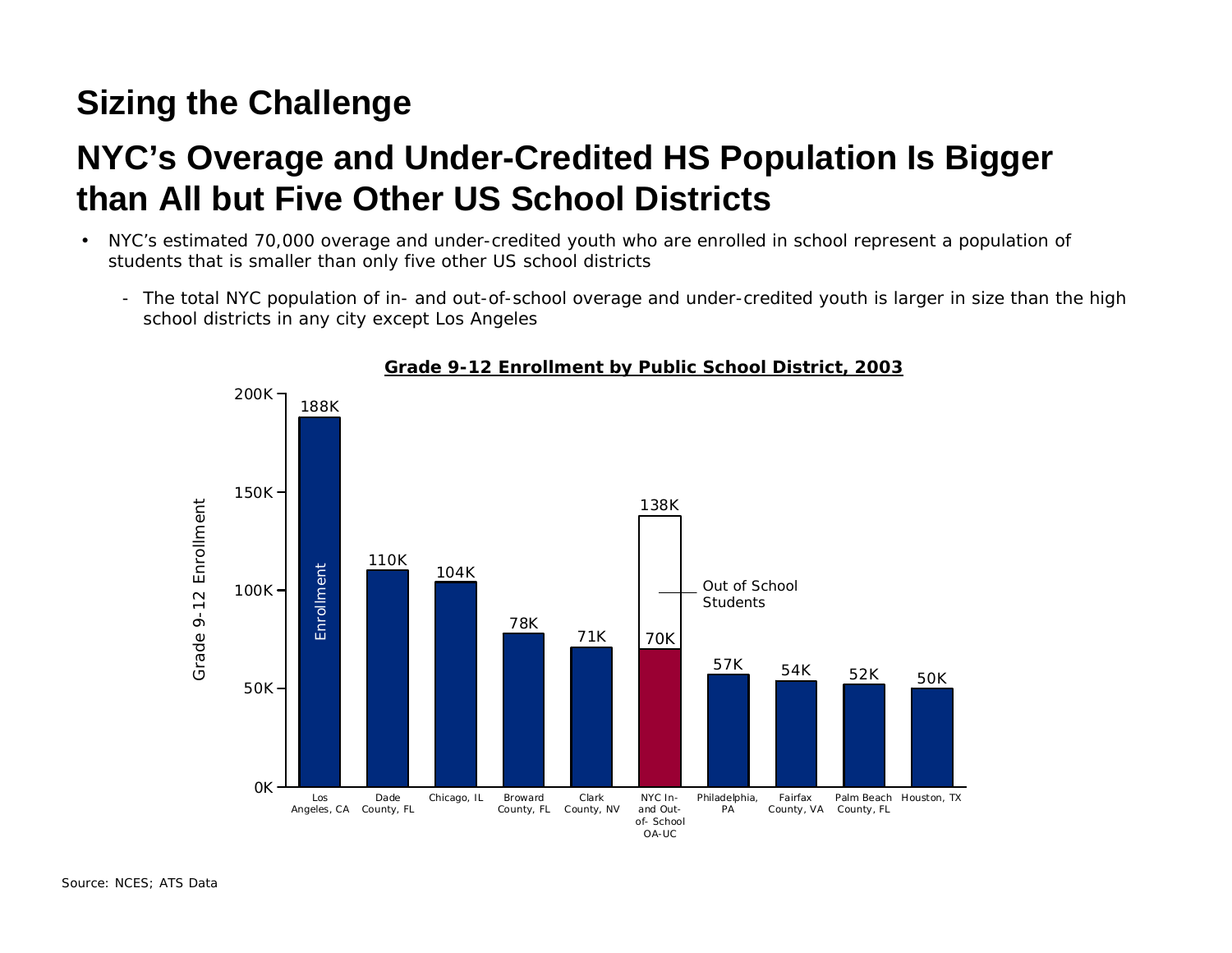#### **Secondary School Situation Assessment**

#### **"Leaky Faucet" of Student Progression Is Most Problematic in Early Years of High School**

• 57% of students who fail to graduate in four years are retained in their freshman year, and 85% are retained in the first two years of high school



#### **Progression of Class of 2003 Cohort to Four-Year Graduation**

Note: Excludes students who end up discharged with confirmed admission to non-DOE schools or programs Source: ATS Data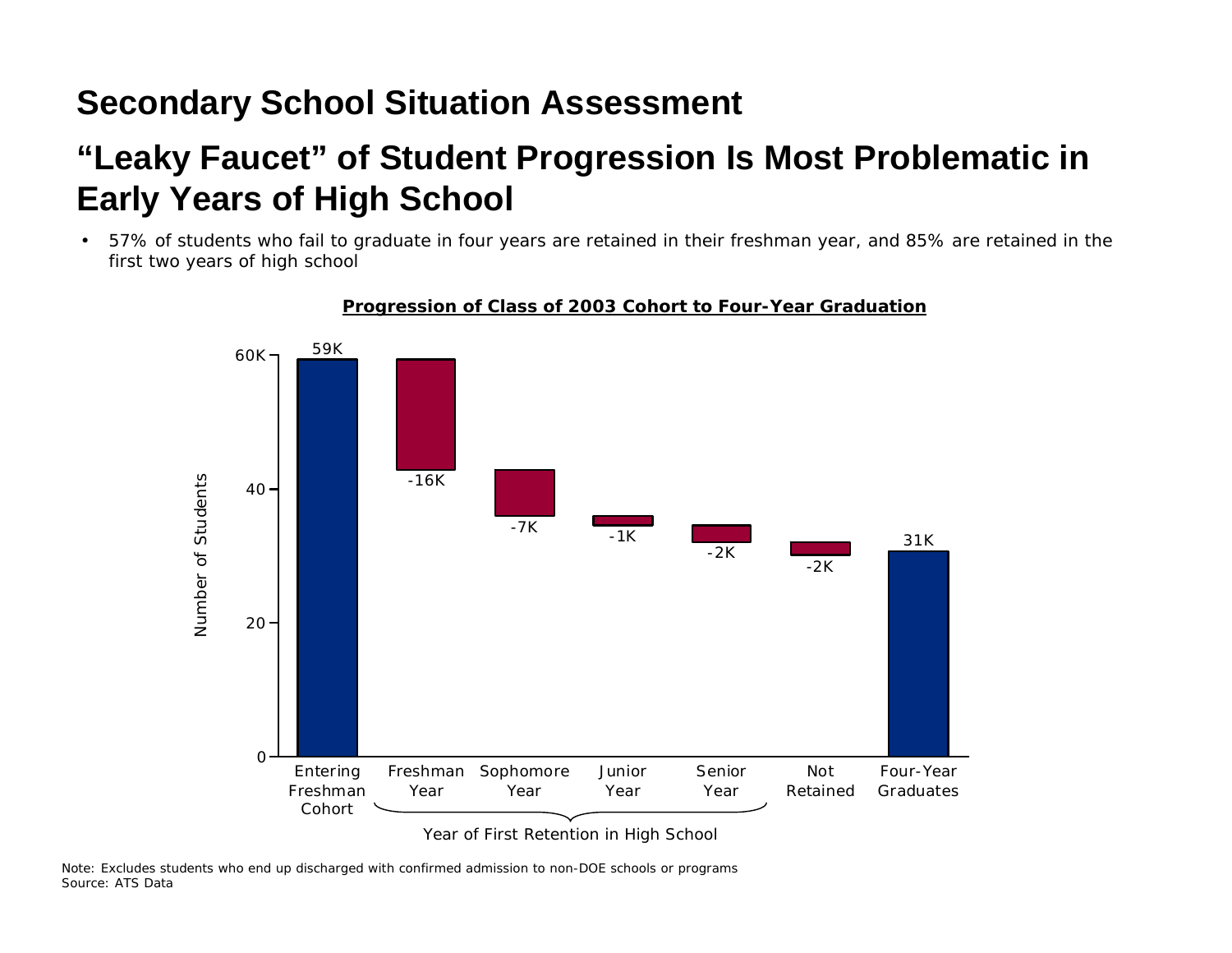#### **Gender and Ethnic Makeup of Overage and Under-Credited Population**

• There are 11% more males and 14% more African Americans and Hispanics in the OA-UC population than overall. This overlaps with other factors (academic skills, representation in special education).



#### **Demographics of Overage and Under-Credited Students vs. Total HS Enrollment and HS Dropouts, June 2005**

Note: Excludes District 75 students Source: ATS Data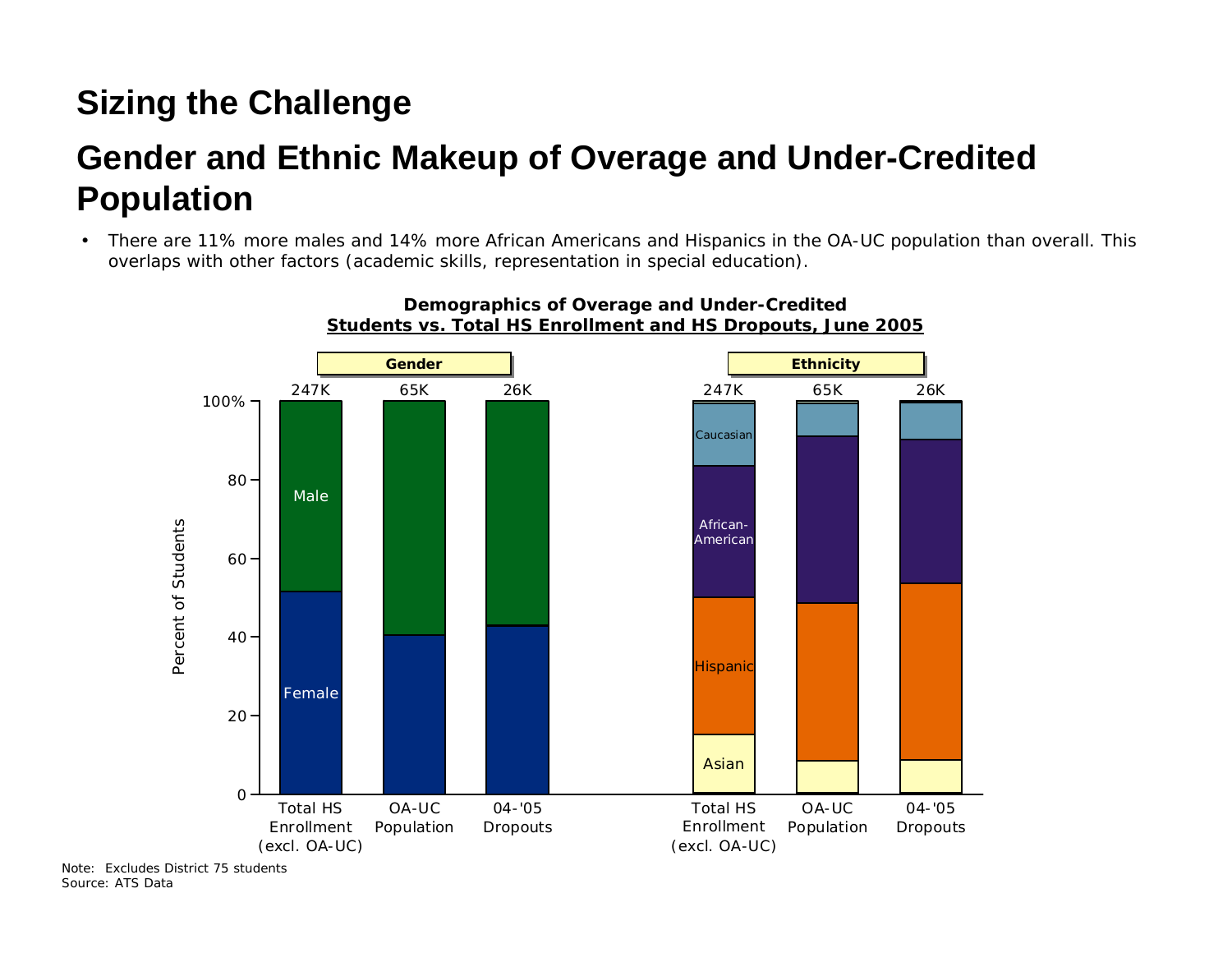#### **Concentration of Special Needs Students Is More Acute in the Overage and Under-Credited Population**

- Differences between OA-UC and the general population are much wider for SPED than ELL
	- 31% of overage and under-credited students have some SPED designation, versus only 12% of the remainder of the student population



#### **Demographics of Overage and Under-Credited Students vs. Total HS Enrollment, June 2005**

Note: Self-Contained SPED contains only those students who are self-contained and enrolled outside of District 75; About 2K OA-UC students are both ELL and SPED Source: ATS Data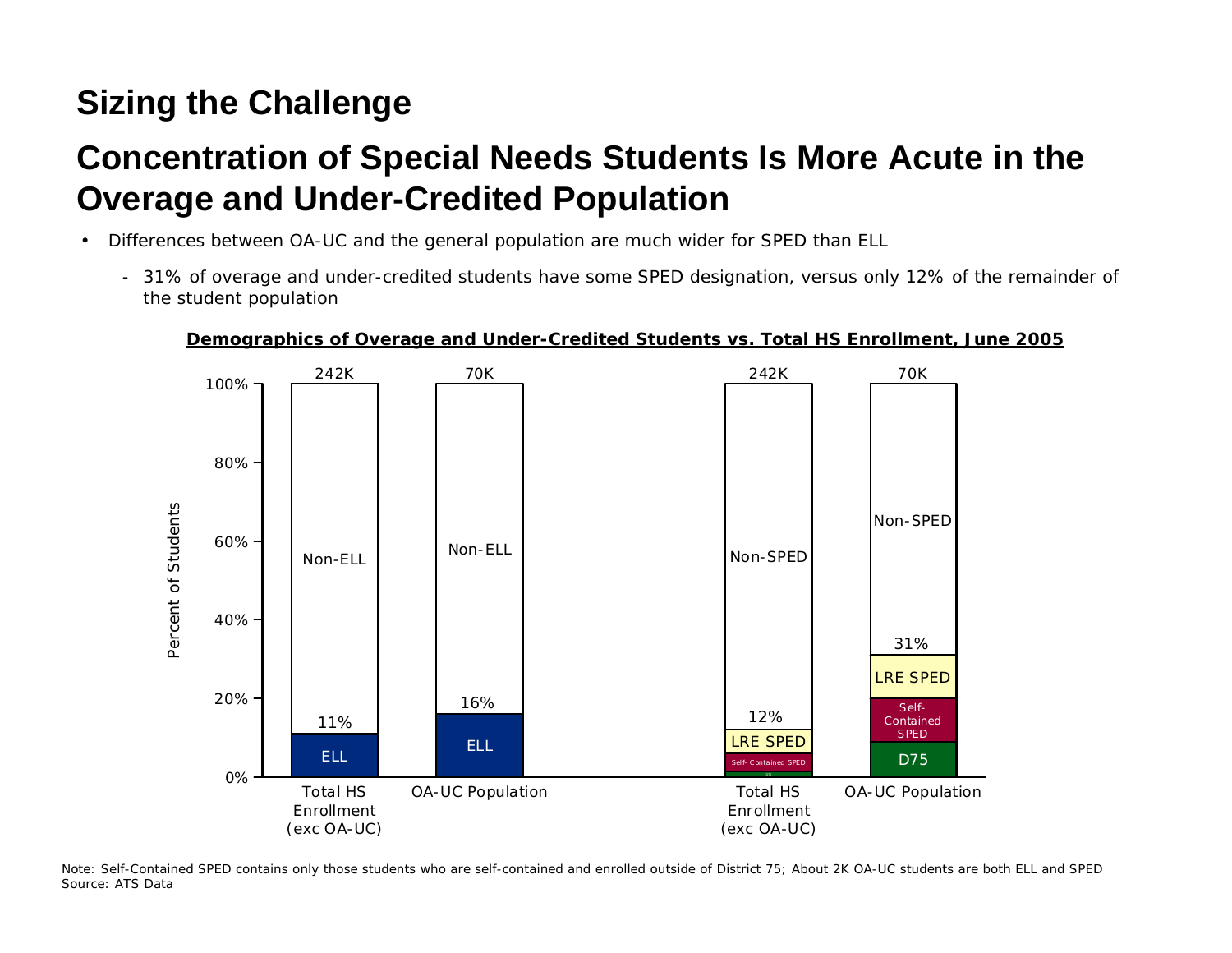#### **Literacy Is a Leading Challenge for OA-UC Students, yet 30% Enter High School with Sufficient Skills on 8th Grade Exams**

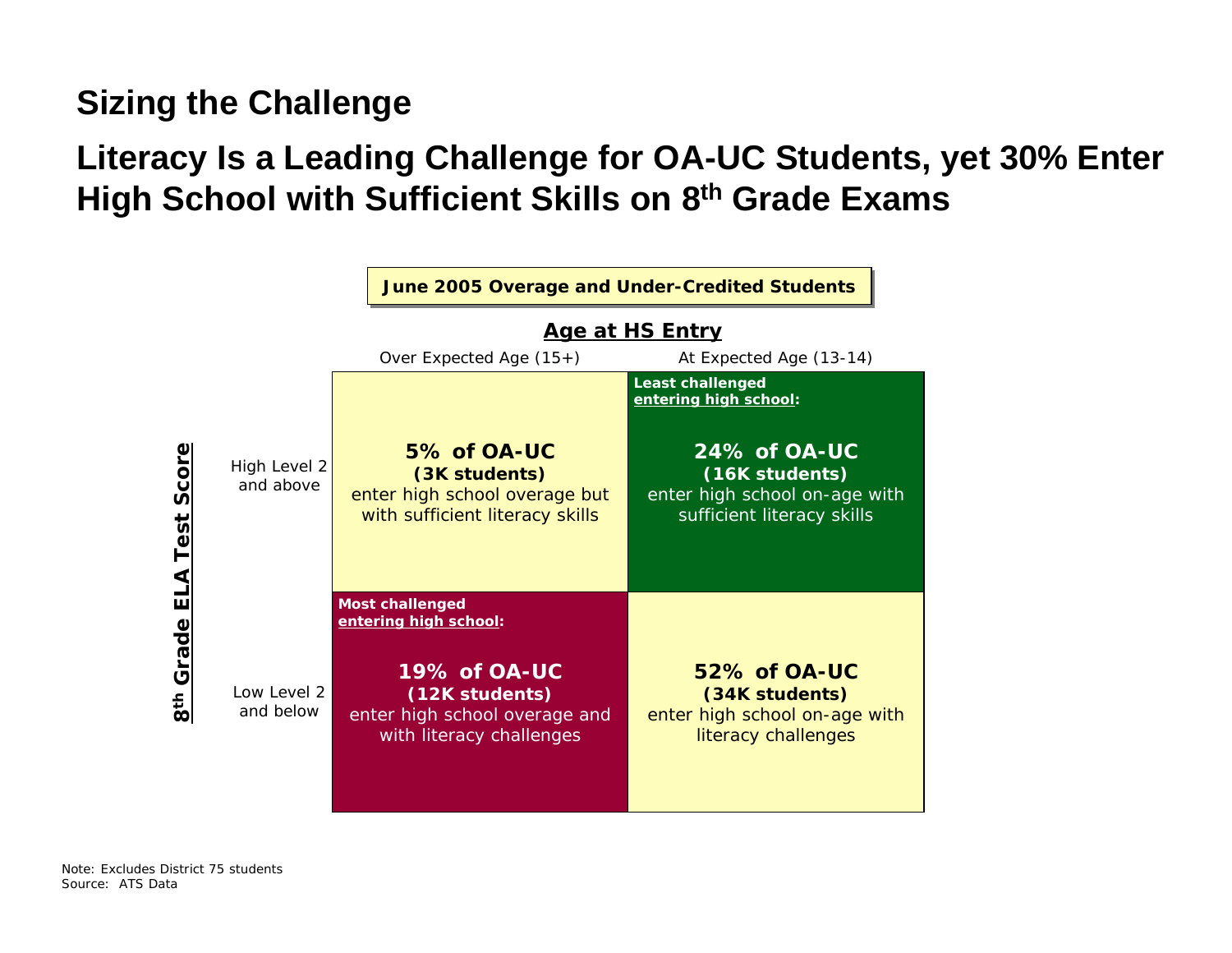### **Overage and Under-Credited Students Fall Behind Early, and Leave the System Rapidly Once Becoming Off-Track**

- 78% of OA-UC students were retained in freshman year; 93% were retained either as freshmen or sophomores
- 84% of students who are 16 years old with fewer than eight credits end up leaving the system

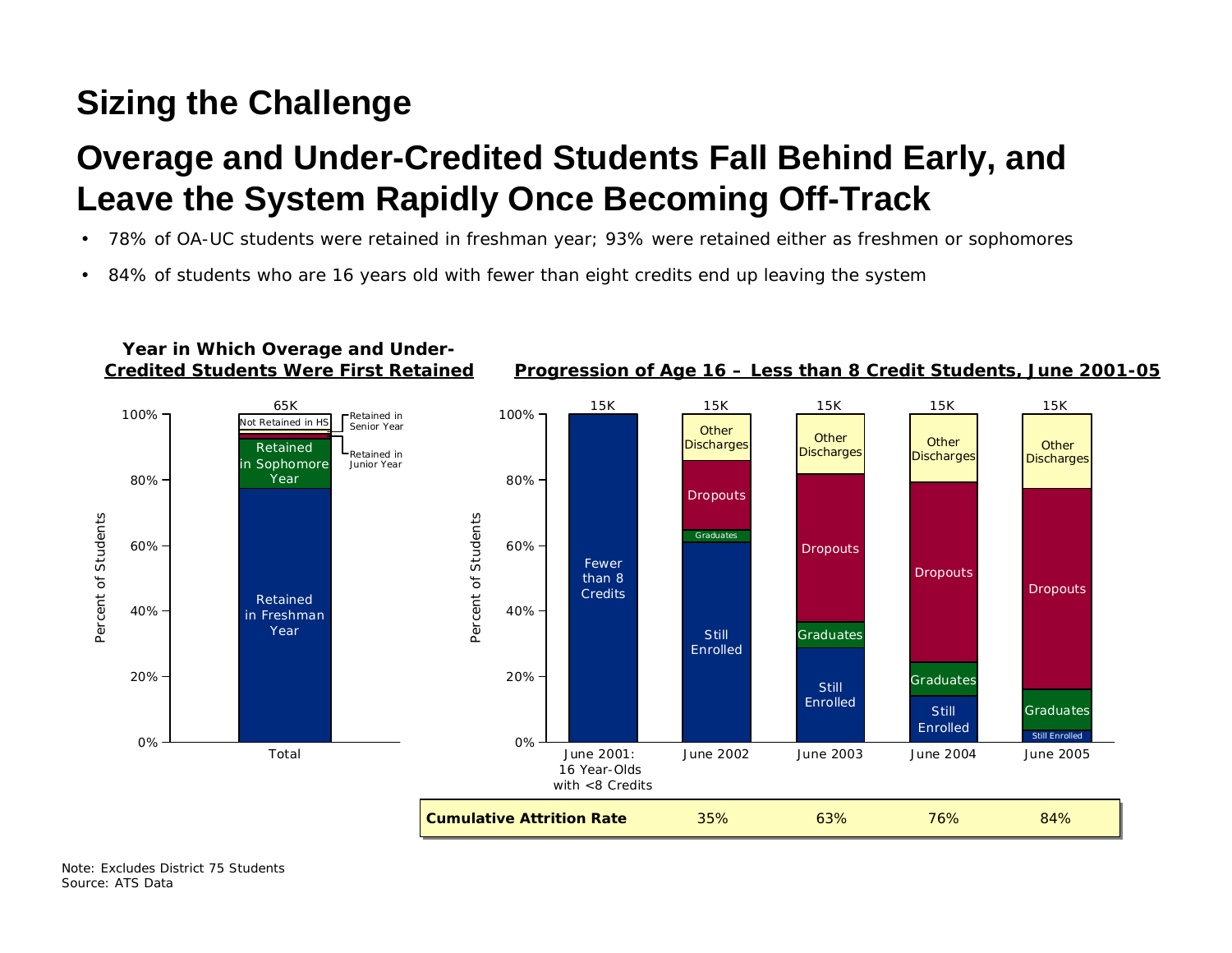#### **Only 19% of Overage and Under-Credited Students Ultimately Receive a High School Diploma or GED**

• 6% of OA-UC graduates receive a Regents diploma (under prior definition of passing eight Regents), while GEDs account for 20% of OA-UC graduates



Note: Excludes District 75 students; Excludes IEP diplomas; Confirmed Completion signifies proof presented of receipt of a high school diploma Source: ATS Data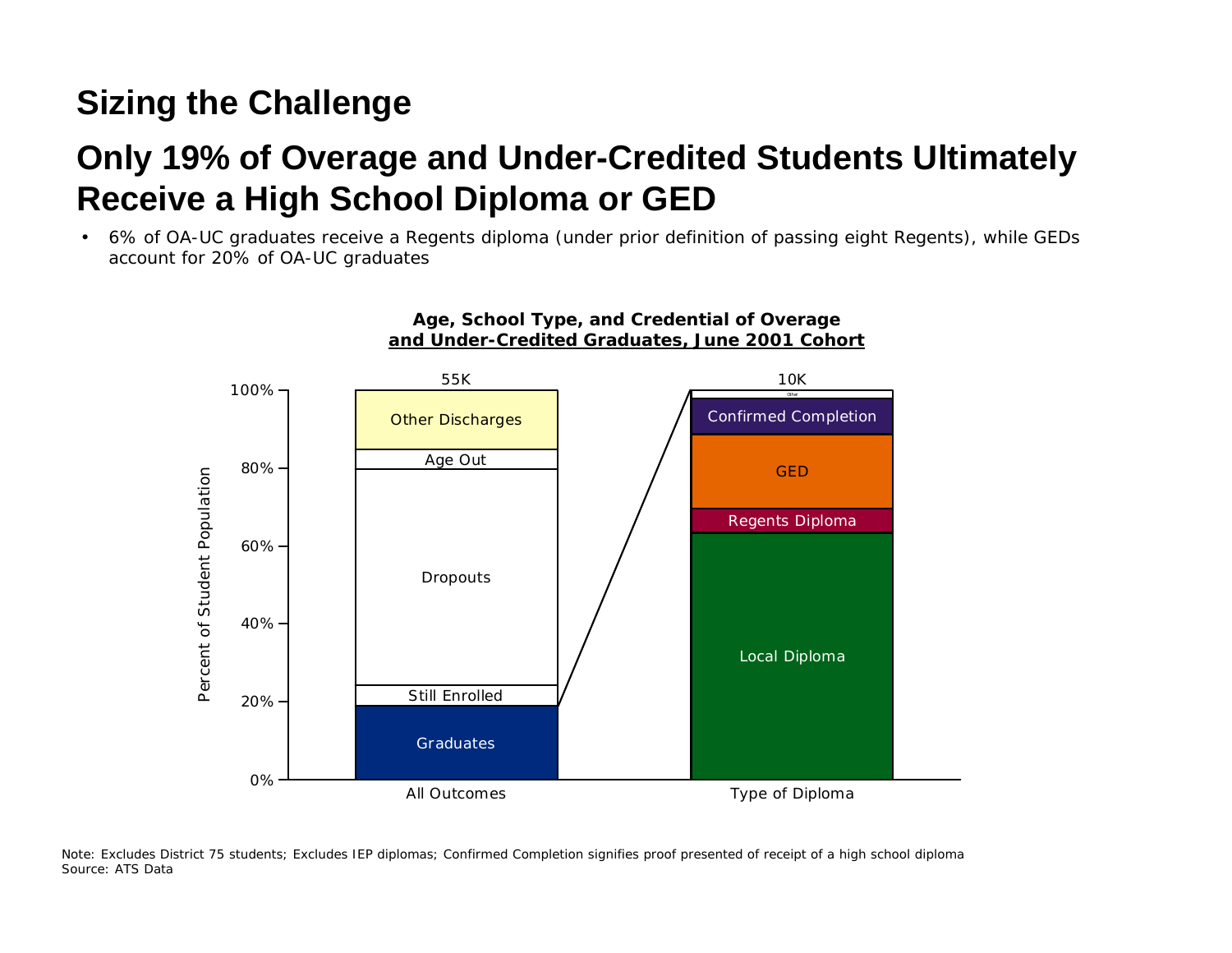### **Once Students Become OA-UC, 8th Grade Proficiency Levels Do Not Drive Significant Variation in Graduation Rates**

- Although incoming skills are important, they are not the sole determinant of student outcomes
	- Even well-prepared students those entering on-age with at least a high Level 2 ELA score graduate at only a 37% rate once becoming OA-UC (vs. 82% for the general population)

#### **6-Year Graduation Rate by Age at HS Entry and 8th Grade ELA Level, Class of 2003 Cohort**



Note: 6-year graduation rate (completion status as of June 2005); Excludes District 75 students, students who receive IEP diplomas and students with confirmed discharges Source: ATS Data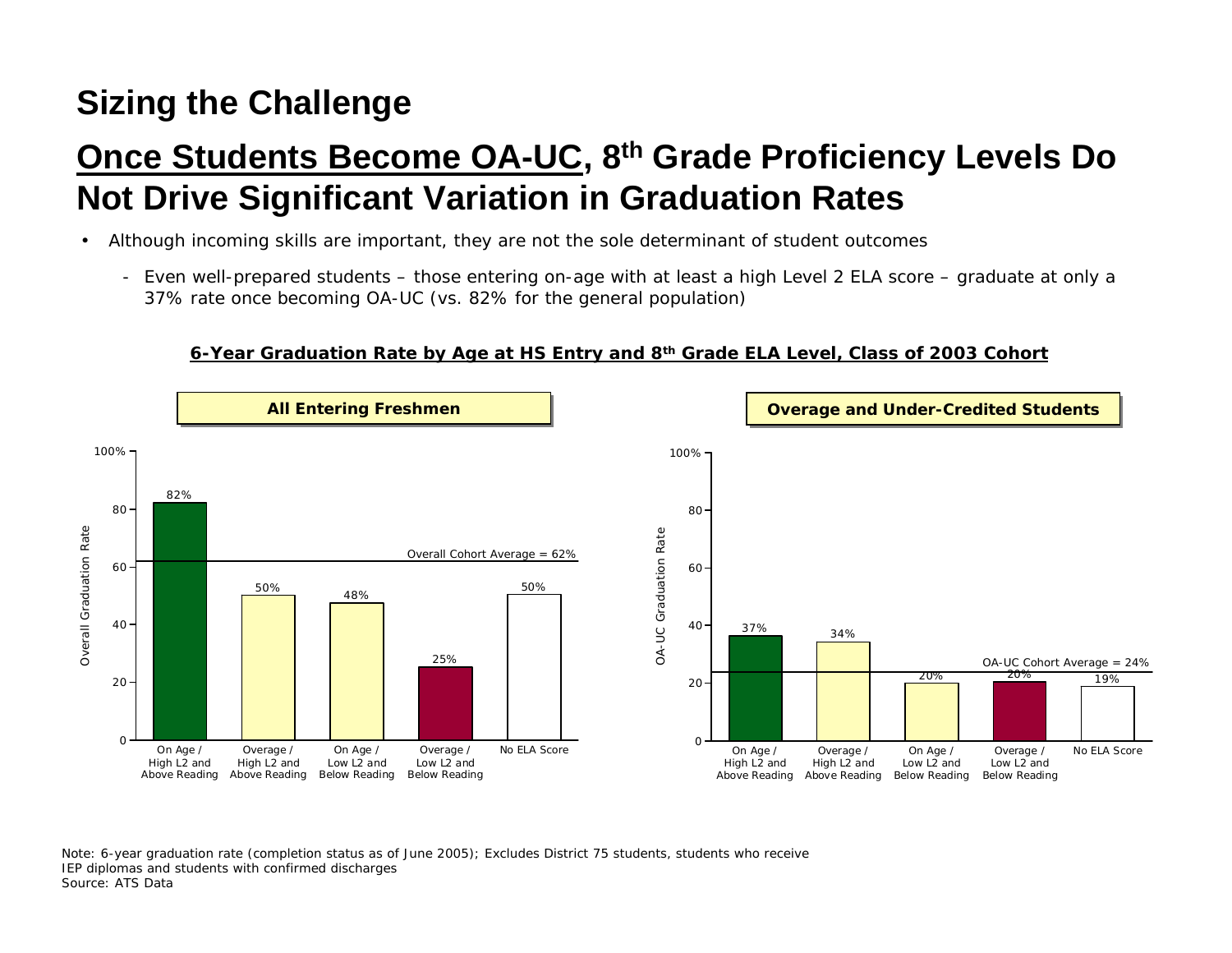#### **Secondary School Situation Assessment**

#### **Credit Accumulation in Freshman Year Is Highly Predictive of Four- and Six-Year Graduation Outcomes**

**Four- and Six-Year Graduation Rate by Credits Earned Freshman Year, Class of 2003 Cohort**



Note: Excludes District 75 students Source: ATS Data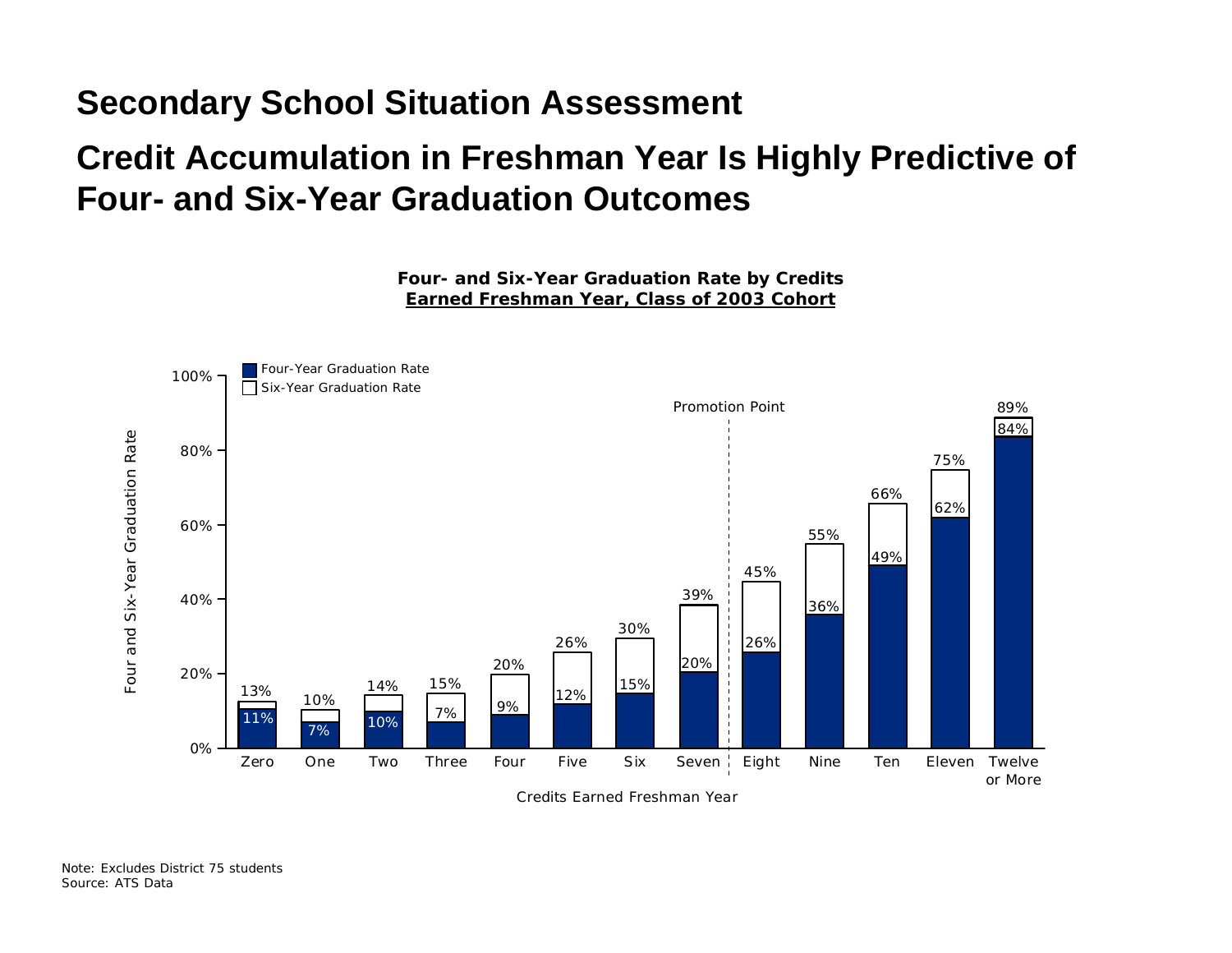#### **Identifying Effective Options**

#### **Raising the System Graduation Rate Requires Prevention and Recuperation of Overage and Under-Credited Students**

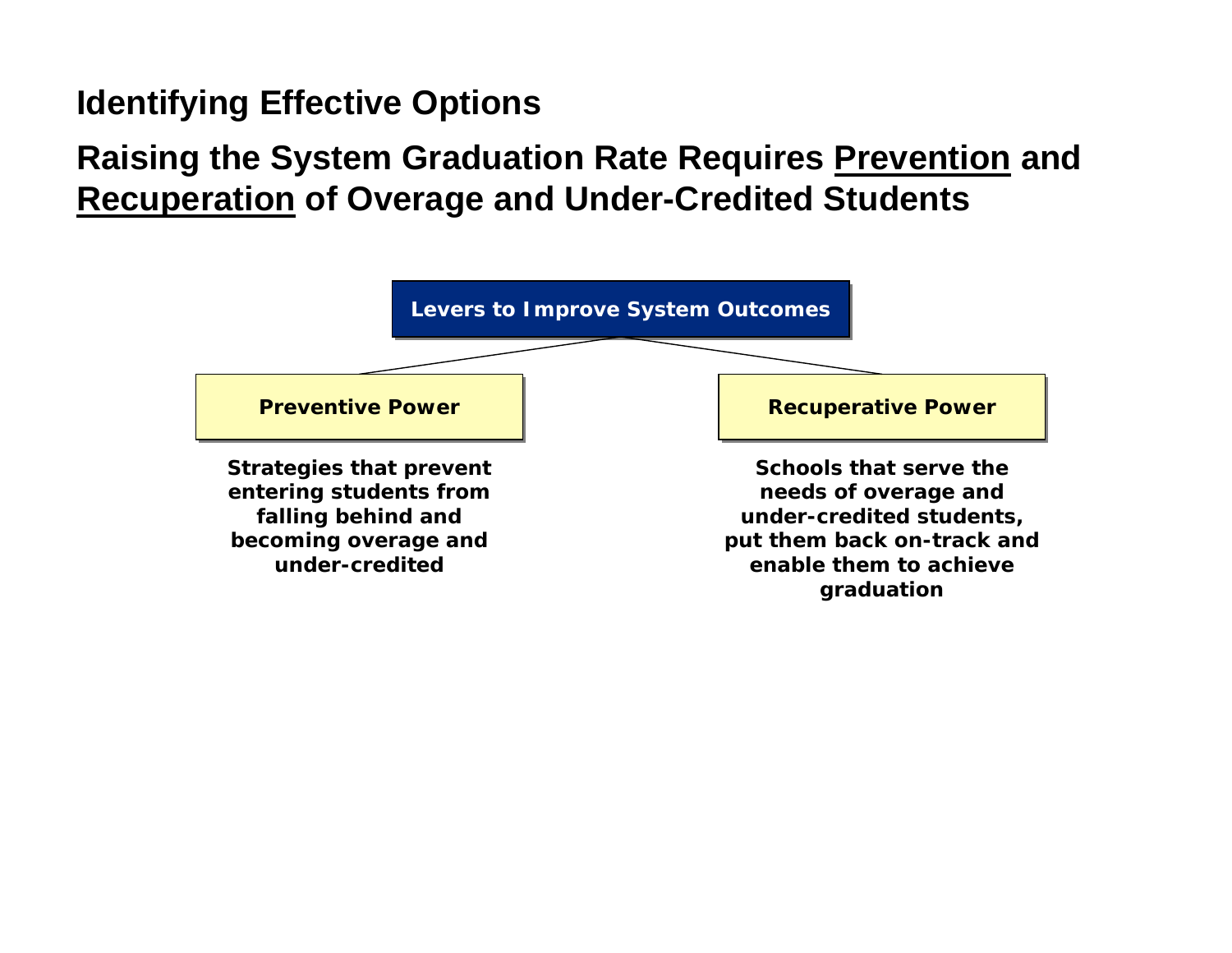#### **Secondary Strategy Goals and Core Elements**

#### **Reform Will Increase Graduation Rate Through a Portfolio of Specific Strategies Supported by System-Wide Levers of Change**

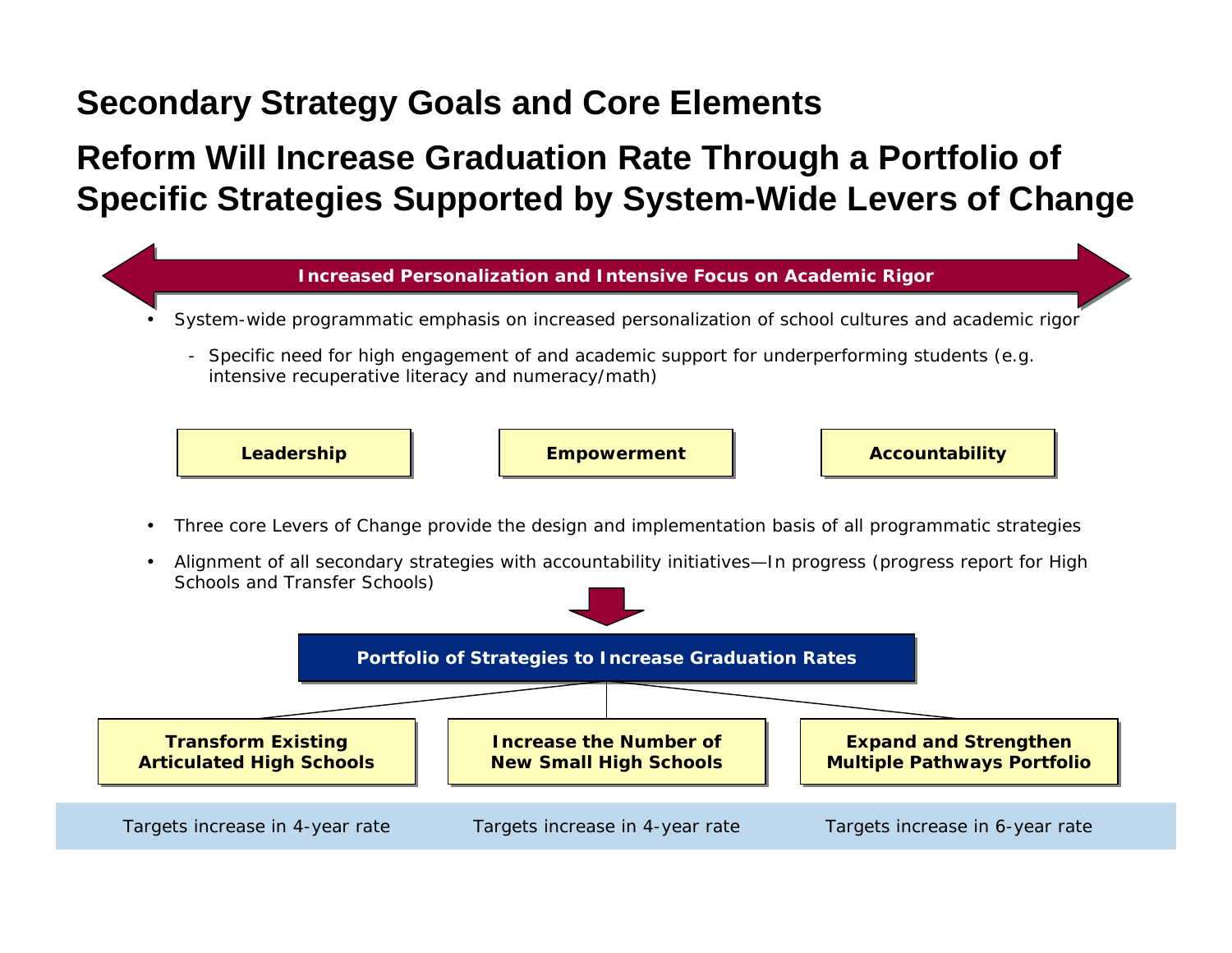#### **Elements of School Design and Impact On Graduation**

#### **What Could, and Does, Predict the Graduation Rate at a School?**

| <b>Variable Tested</b>                                              | Methodology/Calculation                                                                                                                                                                                                                                                         | <b>Statistically</b><br><b>Significant?</b> |
|---------------------------------------------------------------------|---------------------------------------------------------------------------------------------------------------------------------------------------------------------------------------------------------------------------------------------------------------------------------|---------------------------------------------|
| <b>Graduation Rate (Dependent)</b>                                  | DAA City Cohort data for each school on graduation rate for class of 2005 (includes GED and IEP<br>diplomas)*; Graduation rates were also calculated for each level of ELA and MAT tests by<br>individual DBN                                                                   | N/A                                         |
| <b>Enrollment</b>                                                   | Total HS enrollment as of June 2002                                                                                                                                                                                                                                             |                                             |
| Gender                                                              | Calculated as proportion of females in student population for each school                                                                                                                                                                                                       |                                             |
| <b>Reading Proficiency</b>                                          | School proportion of each of 5 categories of 8 <sup>th</sup> grade ELA performance (L1, LL2, HL2, L3, L4)                                                                                                                                                                       |                                             |
| <b>Math Proficiency</b>                                             | School proportion of each of 5 categories of 8 <sup>th</sup> grade math performance (L1, LL2, HL2, L3, L4)                                                                                                                                                                      |                                             |
| <b>Screened/Educational Option Seats</b>                            | Calculated as the proportion of seats in a given school designated as screened/EO in 2004-5 to the<br>total number of freshman seats, defined as the audited 2004-5 freshman enrollment where<br>available or the total seats listed in each school by program listed otherwise |                                             |
| Career/Technical School (DV)                                        | Indicated as 1 or 0 based on whether school is a CTE                                                                                                                                                                                                                            | No.                                         |
| Specialized School (DV)                                             | Indicated as 1 or 0 based on whether school is one of the 7 specialized schools (i.e. Stuyvesant)                                                                                                                                                                               | <b>No</b>                                   |
| Title 1 Funding (DV)                                                | Indicated as 1 or 0 based on whether school receives Title 1 funding (proxy for student poverty<br>level)                                                                                                                                                                       | <b>No</b>                                   |
| <b>ELL Proportion</b>                                               | Percentage of students in 9th grade who are ELL                                                                                                                                                                                                                                 | N <sub>o</sub>                              |
| <b>SPED Proportion</b>                                              | Percentage of students in 9 <sup>th</sup> grade who are special education students (DAA Cohort excludes most<br>self-contained SPED students)                                                                                                                                   | No                                          |
| <b>Student-Teacher Ratio</b>                                        | Calculated as ratio of high school teachers to high school students based on data in the 2004-5<br>Allocation Memo Part C: Allocation Method                                                                                                                                    | <b>No</b>                                   |
| <b>Average Teacher Salary</b>                                       | Based on cost of FTE for each school from the 2004-5 Allocation Memo Part C: Allocation Method                                                                                                                                                                                  | <b>No</b>                                   |
| 8 <sup>th</sup> Grade Attendance                                    | Calculated as proportion of students in a school whose 8 <sup>th</sup> grade attendance was lower than 85%                                                                                                                                                                      | <b>No</b>                                   |
| Proportion of Classes Taught by Highly<br><b>Qualified Teachers</b> | Percentage of Math and English classes (separate variables) taught by teachers defined as "Highly<br>Qualified" in that subject by the state of New York                                                                                                                        | No                                          |

\*Excludes Transfer, GED, Special Education and Home School programs

Note: Significance based on 95% confidence interval and multiple regressions including combinations with statistically insignificant variables Source: ATS Data, Parthenon Regression Analysis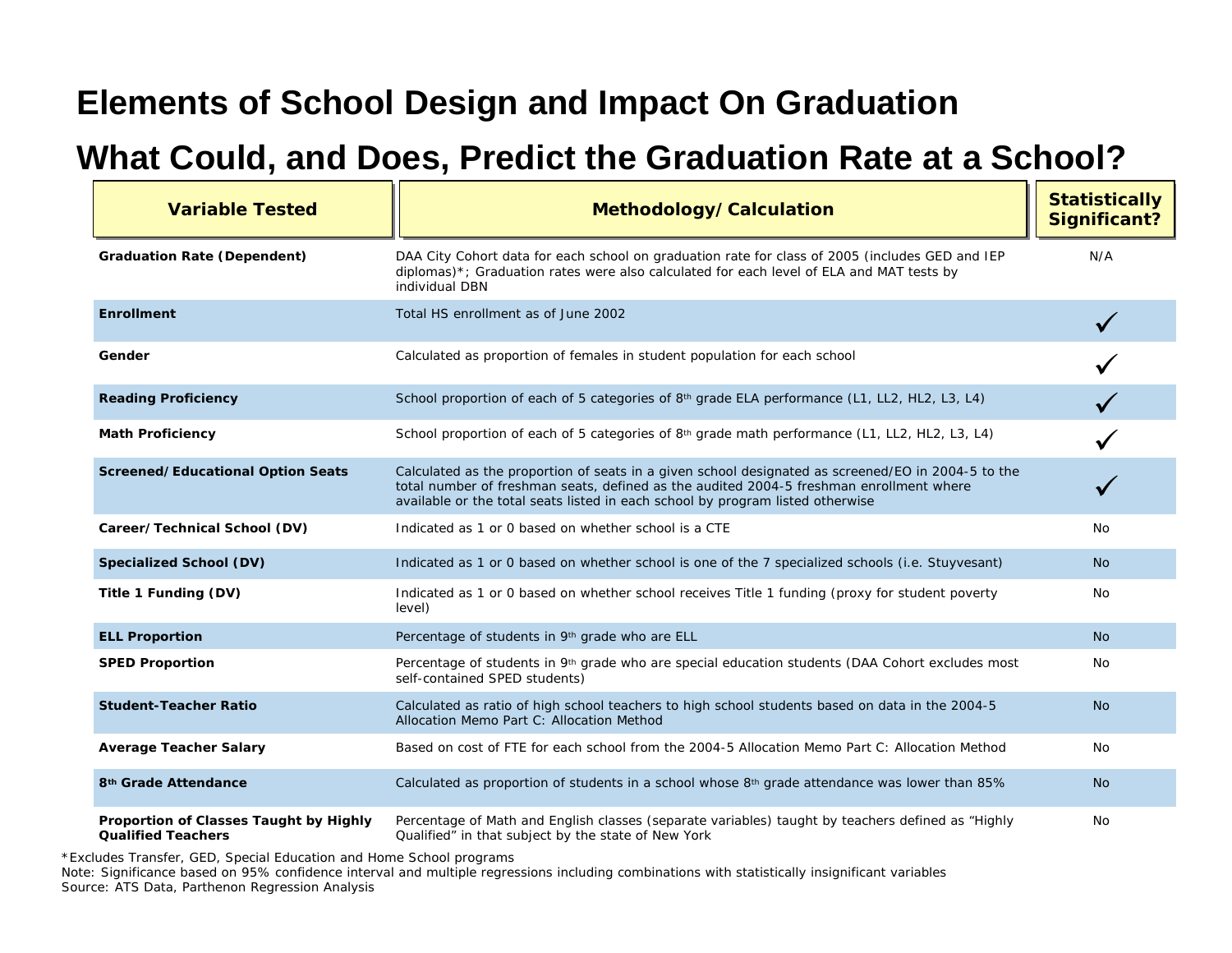#### **Secondary School Situation Assessment**

#### **"Beat the Odds" Schools - Principals Articulate Common Critical Elements**

#### *Principals of "Beat the Odds" schools described the key characteristics of their schools:*

- **Clear mission**, ethos and overarching design of the school with high expectations for every student's academic achievement and behavior
- **Leadership** that is focused on academic achievement, leadership teams that are aligned, data-driven instruction and decision making, high standards for teacher and staff performance
- **Demanding academic curriculum for all students** including ELL students and Special Ed students; professional development inclusive of ELL and Special Education teachers
- **Curriculum mapping to standards** in all subjects
- **Emphasis on literacy**, including writing, and intensive support for 9th and 10 graders in literacy (importance of all teachers and supervisors having complete training
- **Emphasis on Math** achievement with scheduling, teaming, assessments tailored to achievement by low skilled students
- **Emphasis on assessment** at entry and continuously of student math and literacy skills; common assessments for teachers in subject areas and formative assessments as learning tools
- **Academic interventions available and differentiated**; credit recovery and Regents prep, focused summer programs
- **Youth development supports**  asset oriented and focused on student engagement and achievement, pervasive and continuous (advisors for 4 years, push in guidance, peer mediation) with graduated intensity through partnerships
- **Special education practices** include differentiated curriculum with fluid movement, full inclusion and part time inclusion, CTT model, extensive professional development in Urban Schools Attuned, Wilson and other interventions
- **ELL Instructional** strategies include mirroring challenging ELA curriculum, teachers with dual certification in ELL and ELA,
- **Accountability for achievement by all students**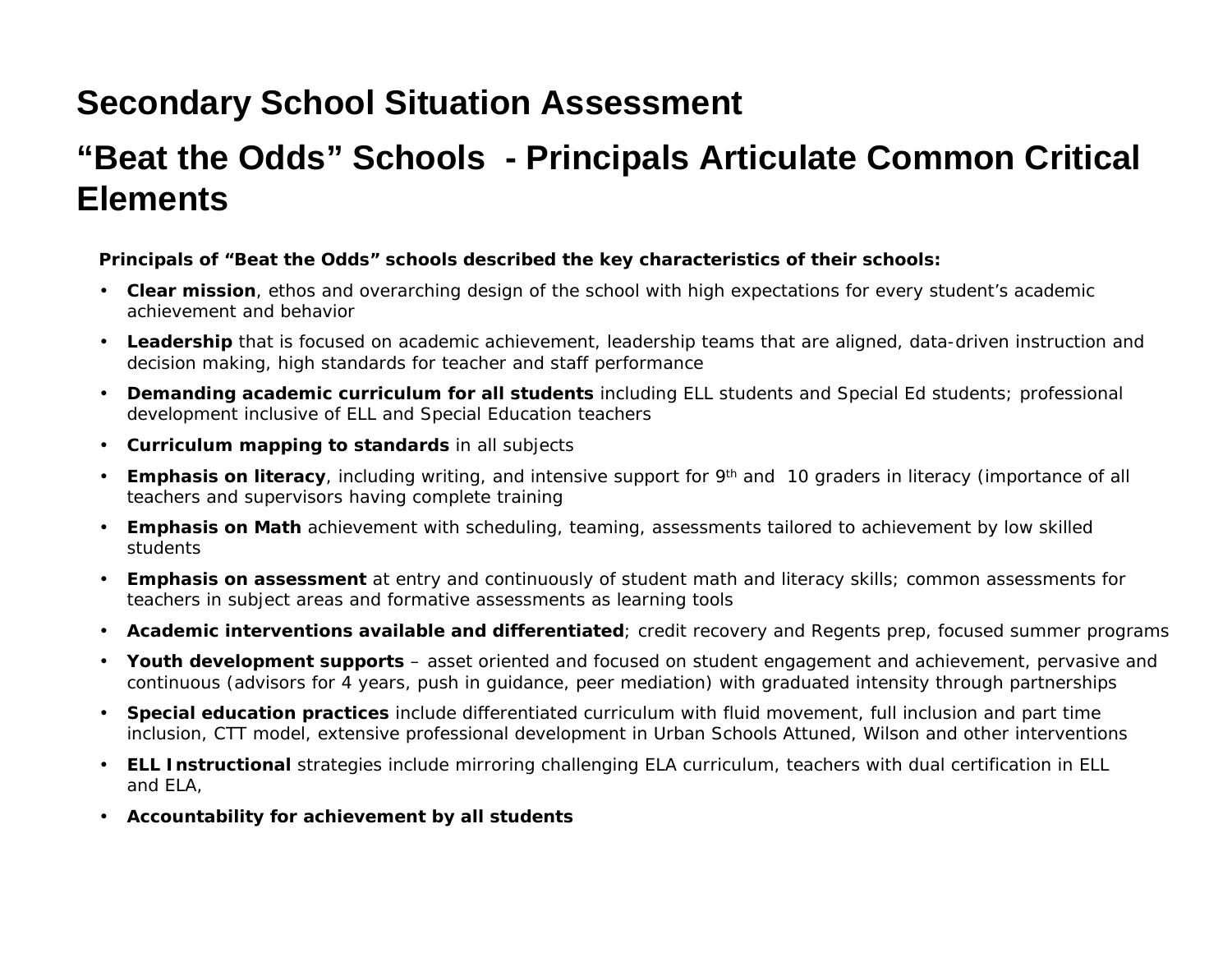#### **Elements of School Design and Impact On Graduation**

### **Current Variables Are Predictive of Graduation Rates, but Also Reveal Range of Outcomes Between High- and Low-Performers**

• The tested variables explaining 78% of variance across schools, but also show a gap of ~20% points of graduation rate between over- and under-performers



Note: Over-performance and under-performance based on 95% confidence interval Source: ATS Data, Parthenon Regression Analysis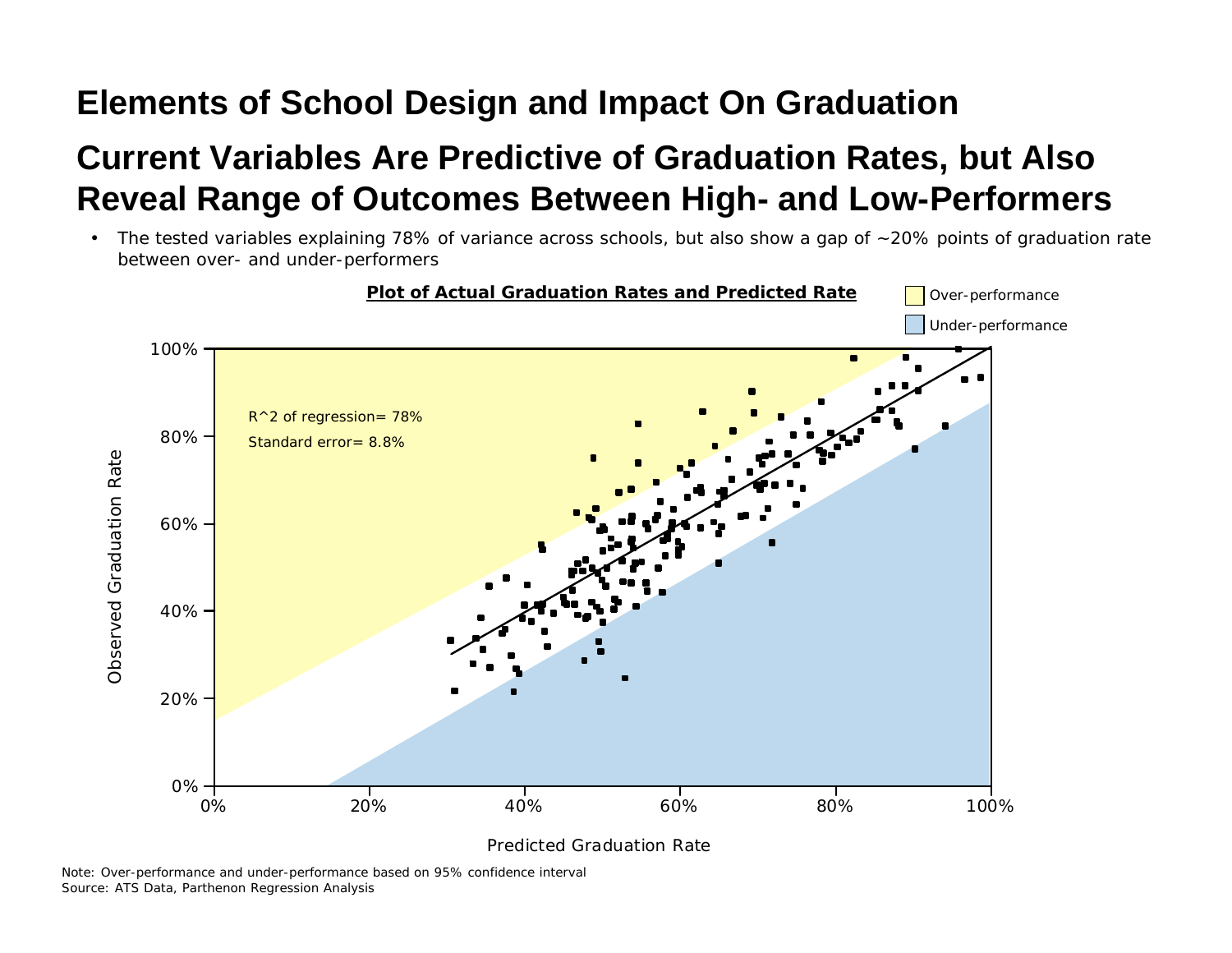#### **Secondary School Situation Assessment**

#### **Taken Together, School Size and Concentration of Low-Level Students Begin to Predict Preventive Power**



#### **Concentration of Level 1/ Concentration of Level 1/ Low-Level 2 Students Low-Level 2 Students**

*As a single factor*, concentration explains **22%** of the variation in outcomes for Level 1 and Low-Level 2 students





#### **School Size Combined with Concentration of Low-Level Students** |

*Run together in a two-factor regression*, school size and concentration of low-level students explain **41%** of the variation in outcomes for Level 1 and Low-Level 2 students

Note: Appendix includes list of top- and bottom-perfomers based on divergence from expected results. Regression excludes schools with less than 20 first-time freshmen in 2001-02 who were Level 1 or Low-Level 2. Both independent variables are statistically significant beyond a 99% confidence level Source: ATS Data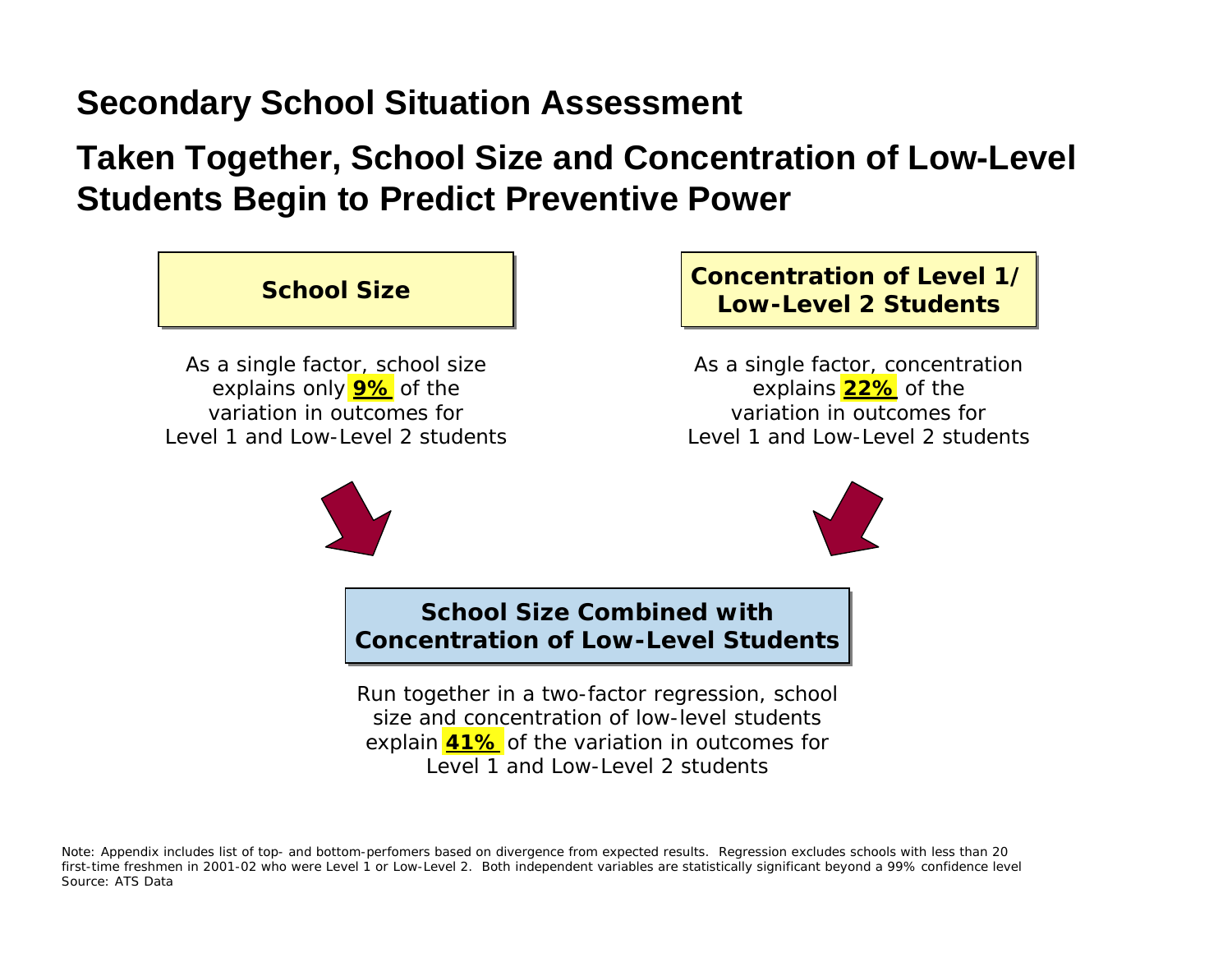#### **Targets and Proposals for Secondary Reform**

#### **Graduation Rate Increases Will Be Achieved Through A Portfolio of Strategies Designed To Meet Differentiated Student Needs**



Performing" schools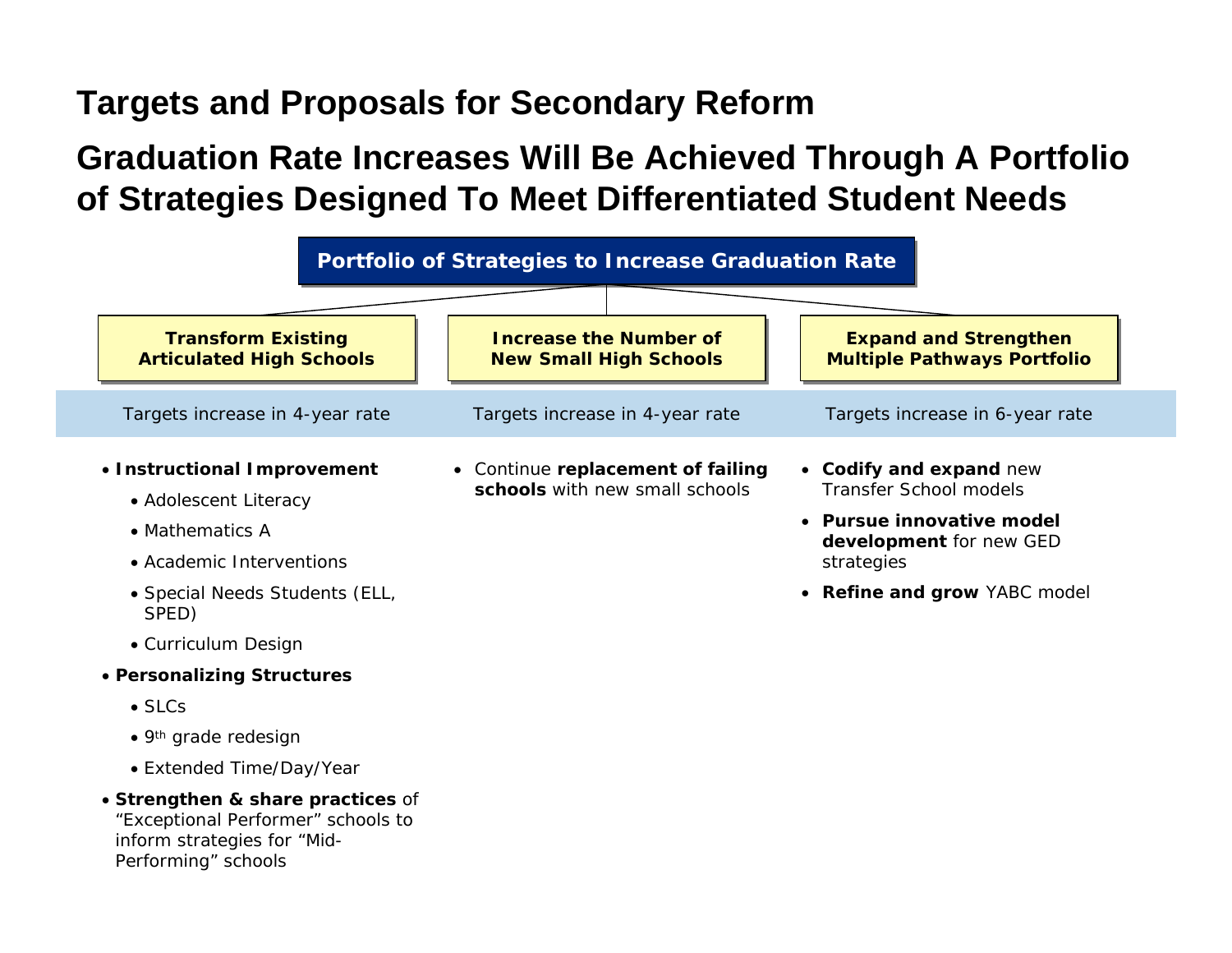"Averaging performance data to demonstrate gains has no place in education. Every child regardless of race, ethnicity or class must have the opportunity to achieve in great schools with extraordinary teachers and world class content. There is no greater challenge facing our educational system today than the achievement gap and nowhere is it more pronounced than in our urban school districts. We must make every effort to close this gap; we owe this to our children and we must hold ourselves accountable for their success."

Jean-Claude Brizard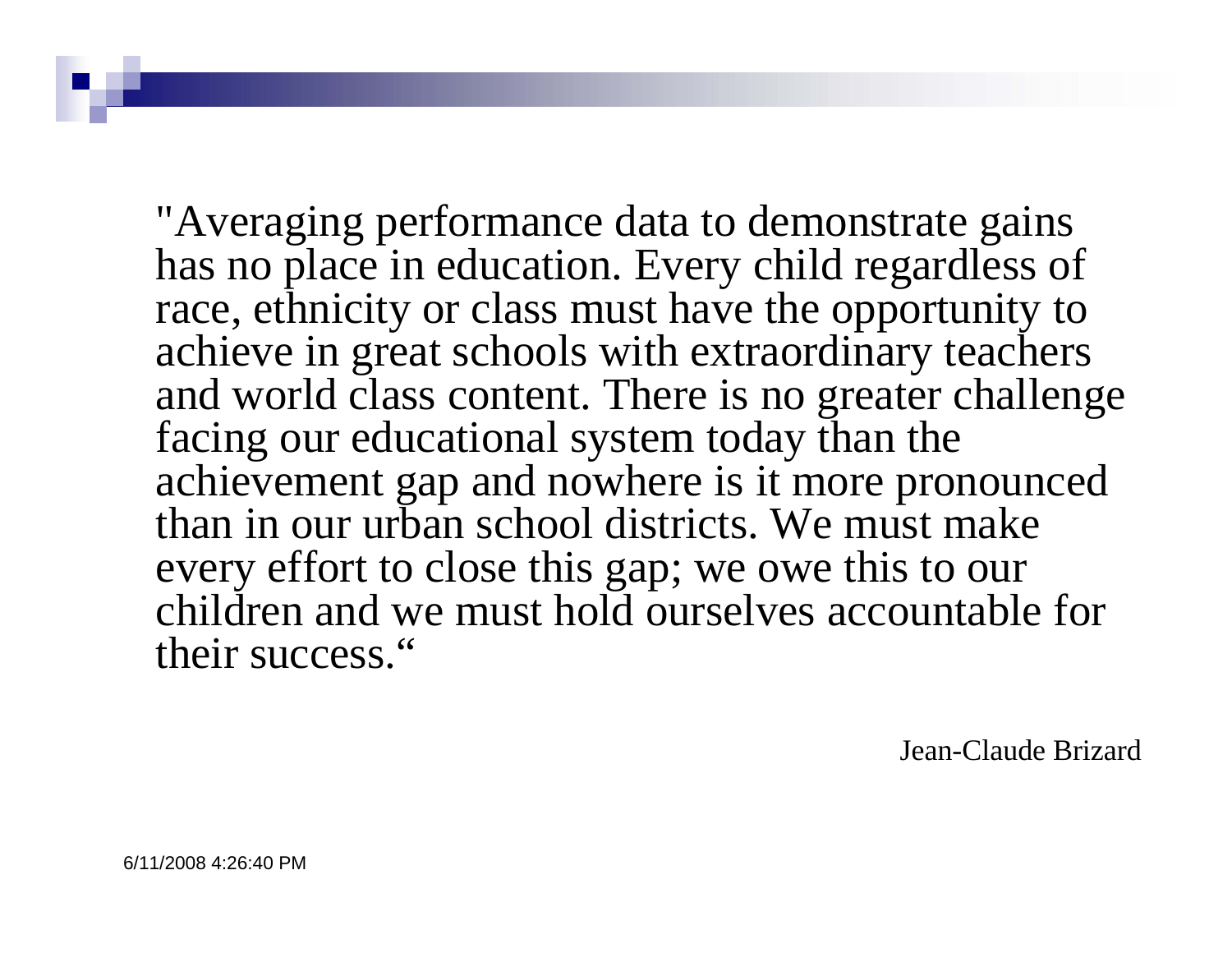# The Achievement Gap

**The racial and economic disparity in graduation rates is as wide as ever.**

- Half of all African-American and Hispanic students will drop out, and only 18% will graduate from high school ready for college
- Children from affluent families are 11 times more likely to earn a bachelor's degree than are children from low-income families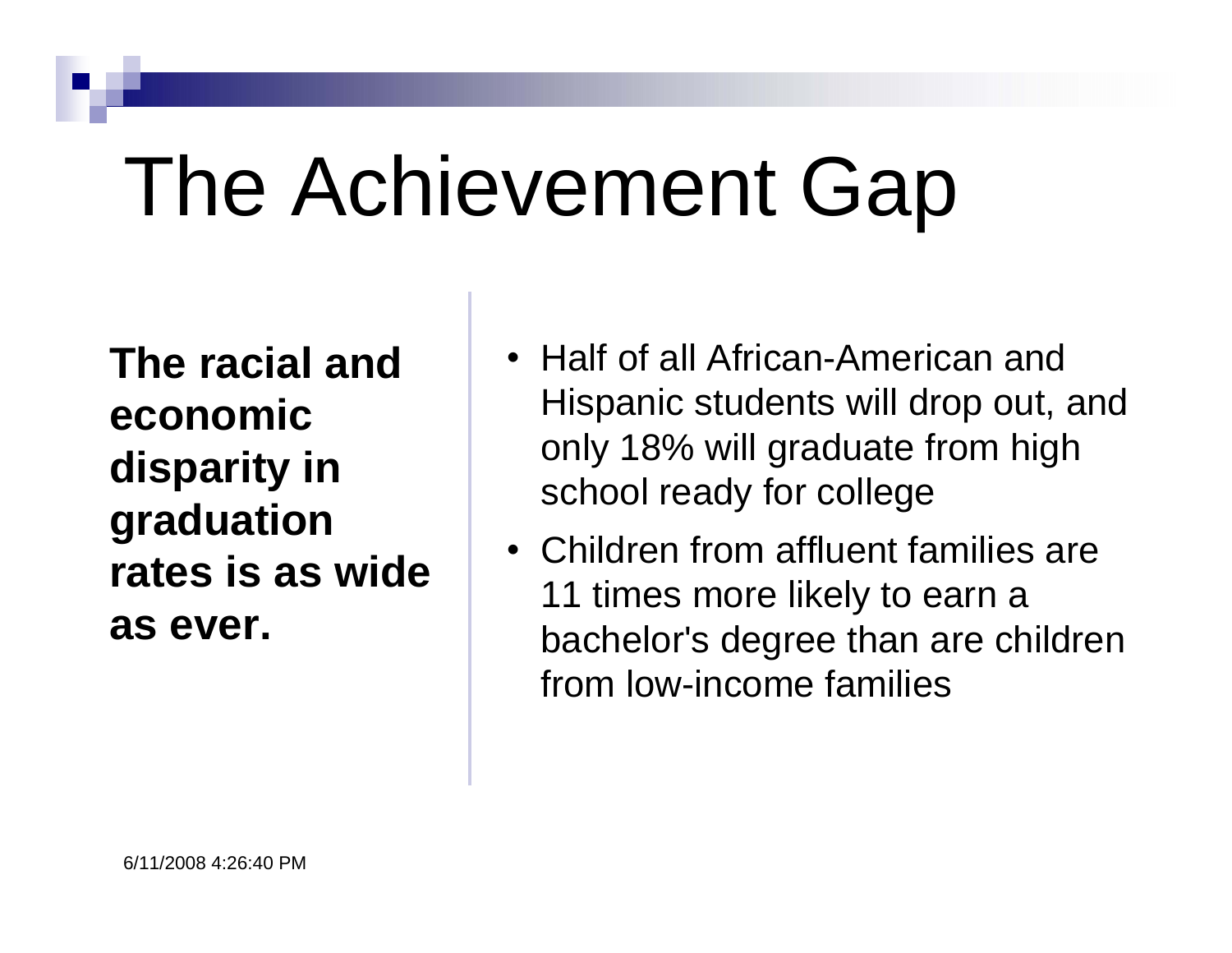Ron Edmonds, Larry Lezotte, Michael Rutter, and William Brookover were among the researchers who provided evidence that achievement among students from similar backgrounds varied significantly based on the practices of their schools.

DuFour, 2004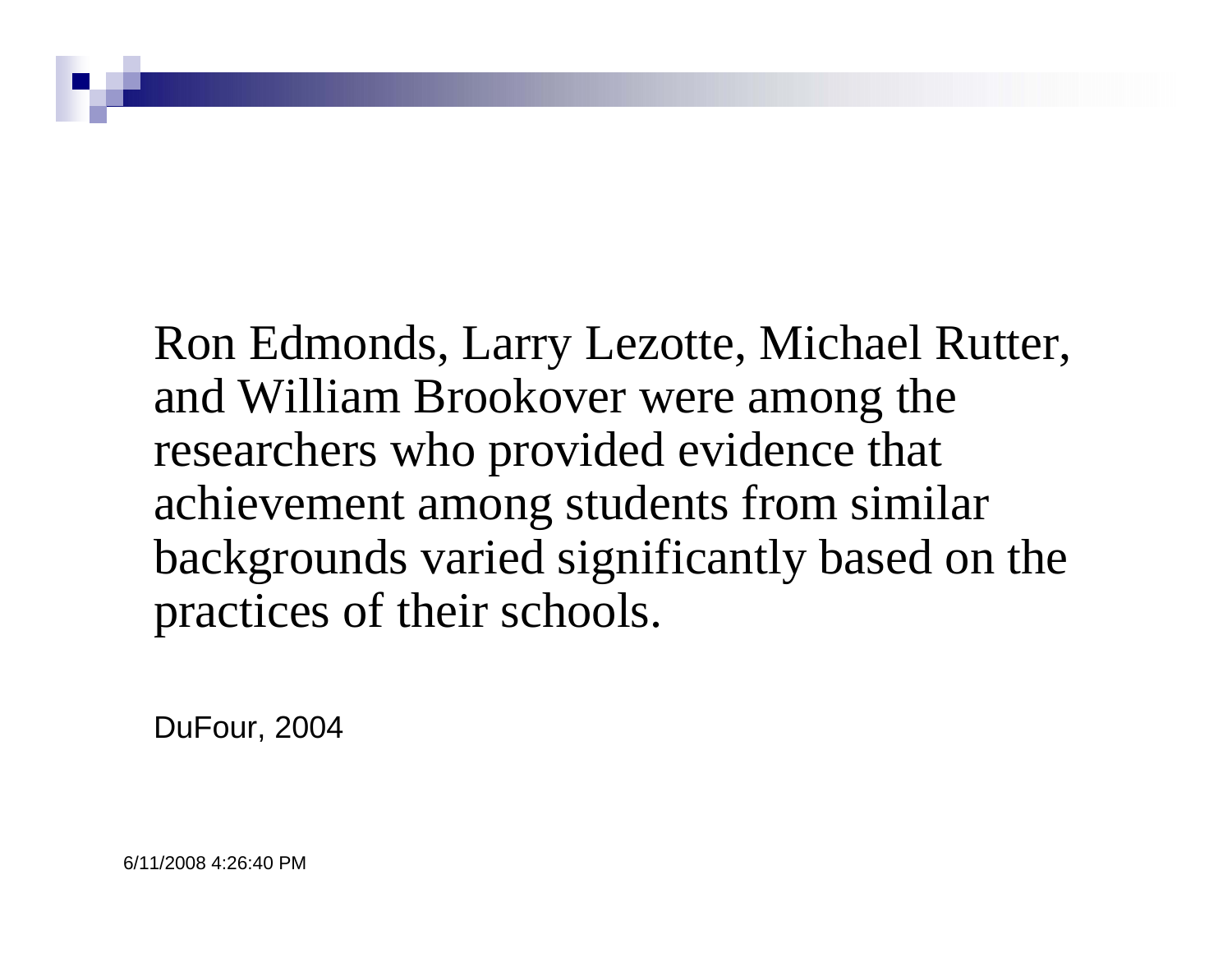## **What Constitutes Excellent Secondary Schools?**

- 1. Shared Vision and Focus
- 2. High Expectations, Meaningful Curriculum, and Rigorous Preparation
- 3. Personalization of Relationships between Students and Adults
- 4. A Safe and Secure Environment
- 5. A Professional Learning Community of Students, Parents, School Staff, and Other Stakeholders
- 6. Performance-Based Teaching and Learning
- 7. The Use of Technology as a Tool to Enhance and Inform Teaching, Learning and Communication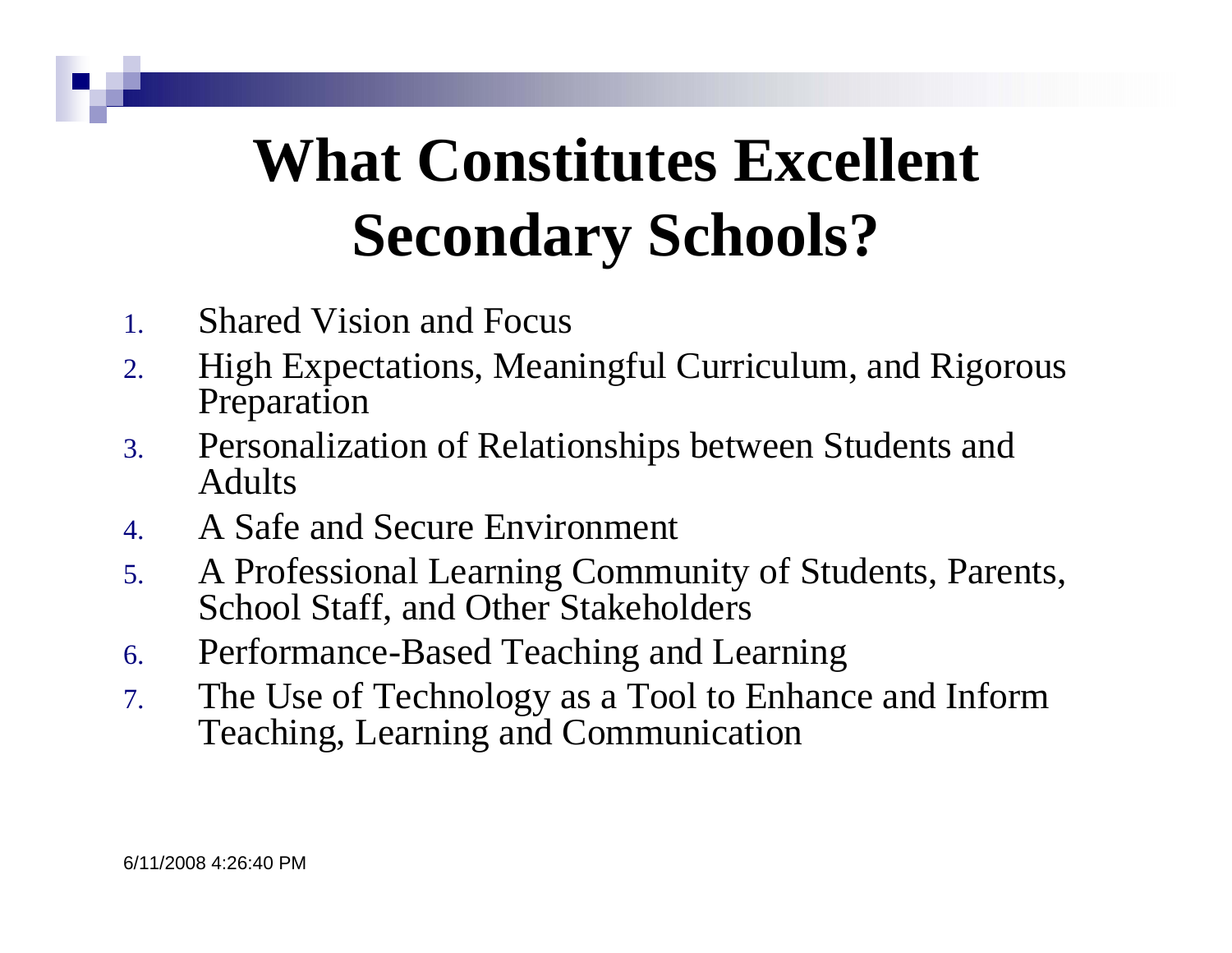### Professional Learning Communities?

*To create a professional learning community, focus on learning rather than teaching, work collaboratively, and hold yourself accountable for results.* 

- What do we want each student to learn?
- $\blacksquare$  How will we know when each student has learned it?
- How will we respond when a student experiences difficulty in learning?

Dufour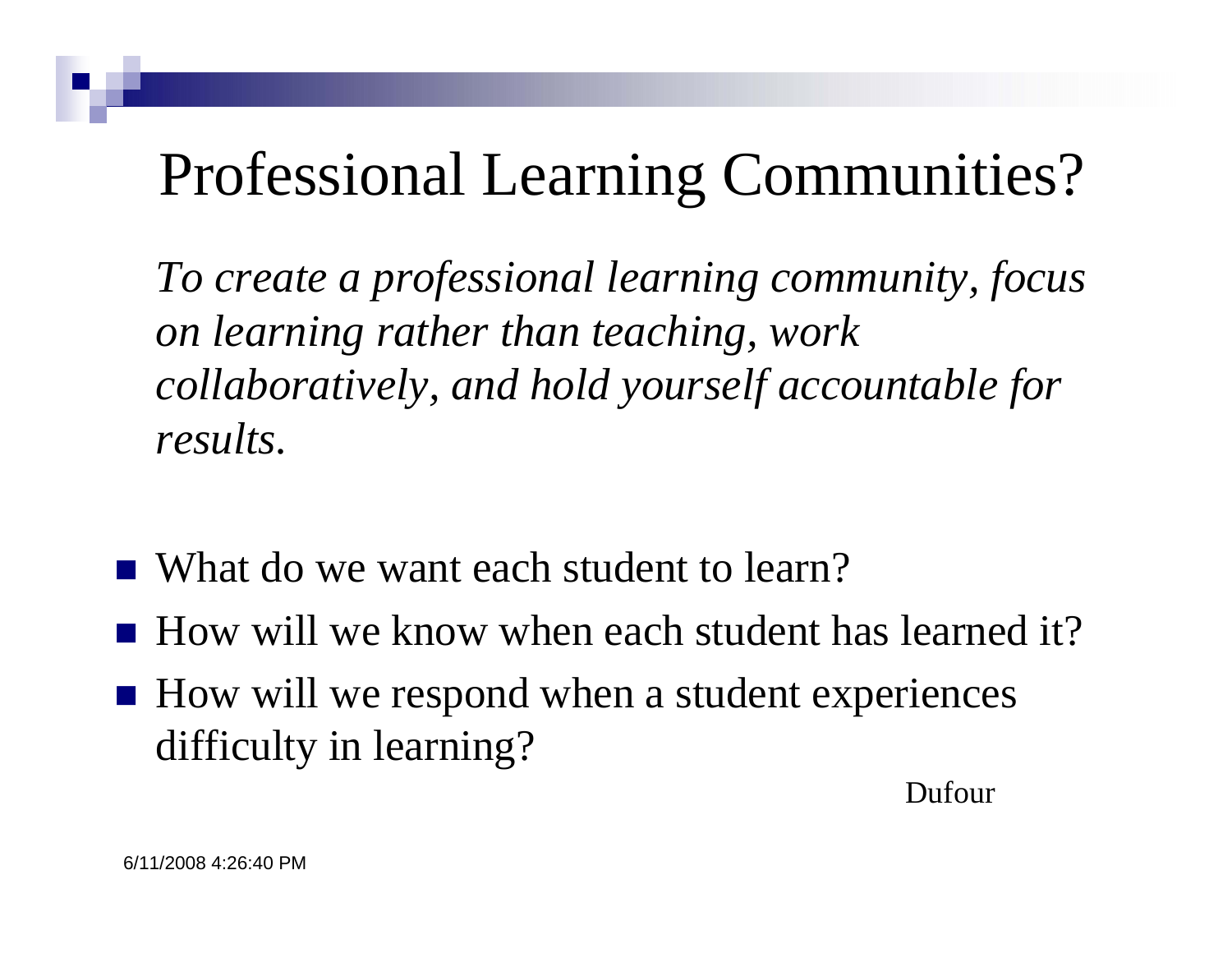"Quality teaching requires strong professional learning communities. Collegial interchange, not isolation, must become the norm for teachers. Communities of learning can no longer be considered utopian; they must become the building blocks that establish a new foundation for America's schools."

Dufour, Whatever it Takes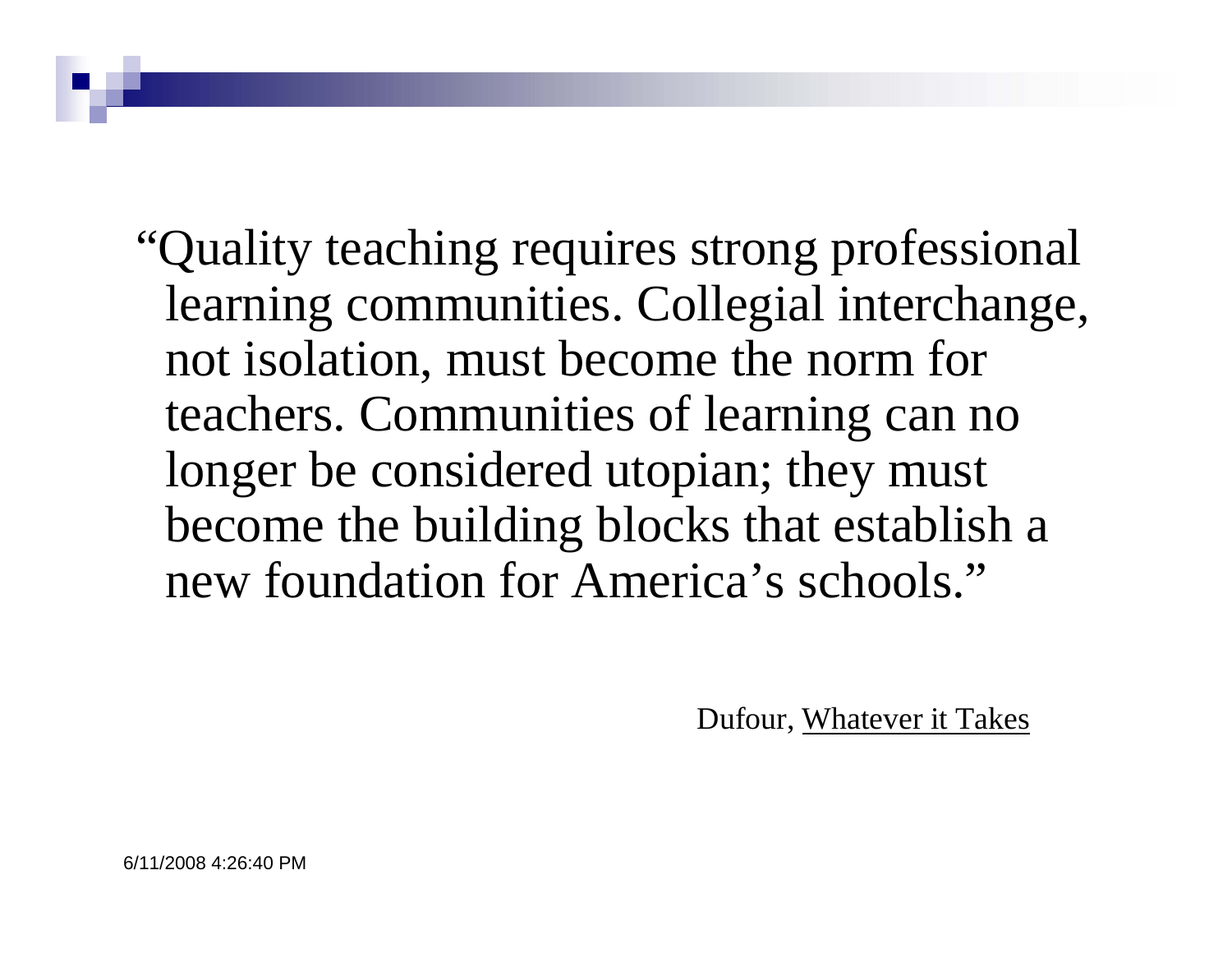"We're also examining why students are not learning; why our students are not achieving and page 7 addressed our ideas. Is our plan for intervention or remediation? Is our plan schoolwide or driven by individual teachers? Is our response timely? We're on a tight rope. Are students invited or mandated?"

"The one strand that was common throughout was *working together to find solutions*."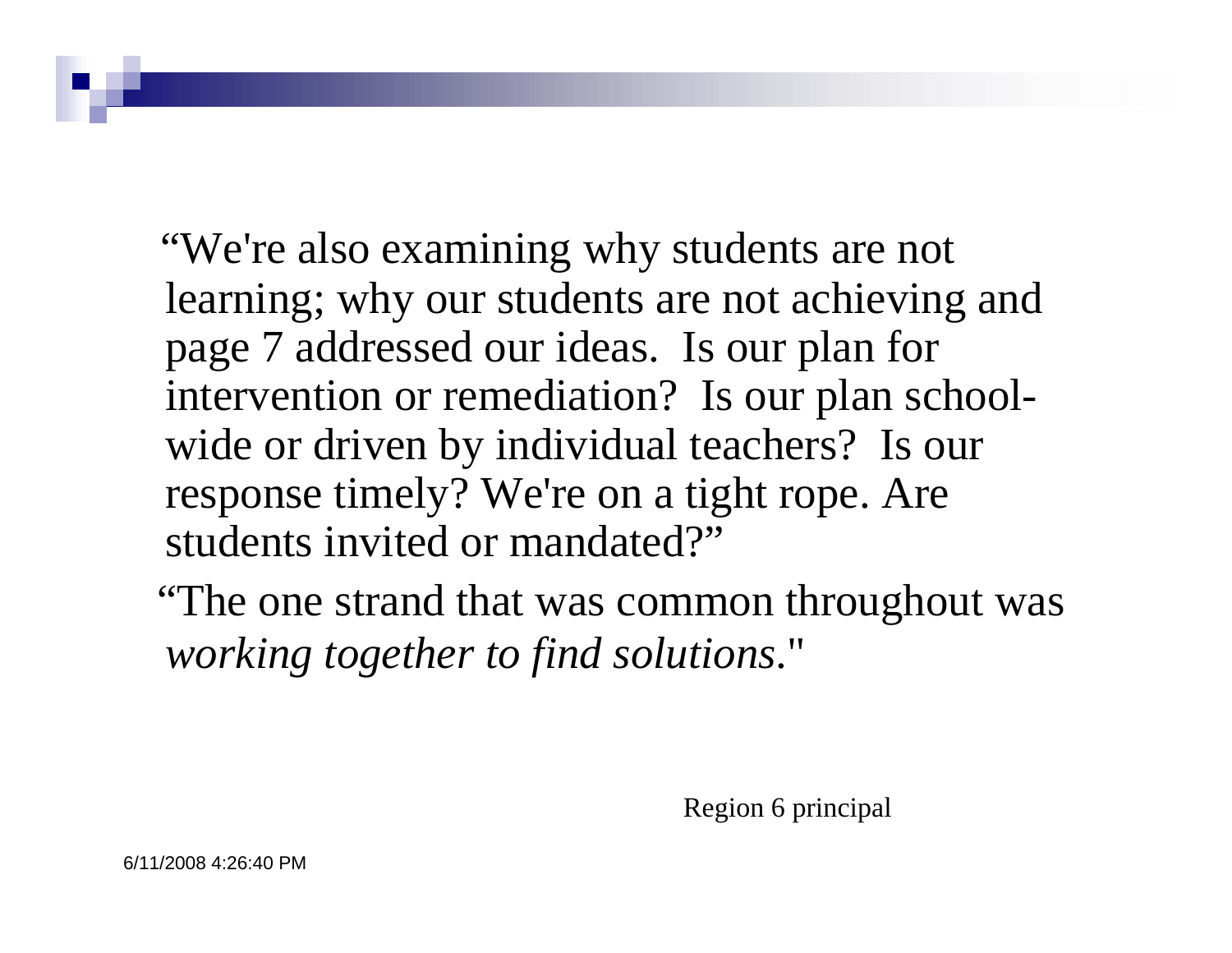### Creating the Office of Small Learning Communities

### **An SLC Framework**

- **□ Research-based elements**
- $\square$  Broad enough for multiple intermediaries to work with schools
- □ A frame for SLC work throughout the district

### **Nultiple intermediaries**

- $\Box$  Affords schools help that fits their vision
- $\square$  Provides professional assistance to schools tailored to their needs

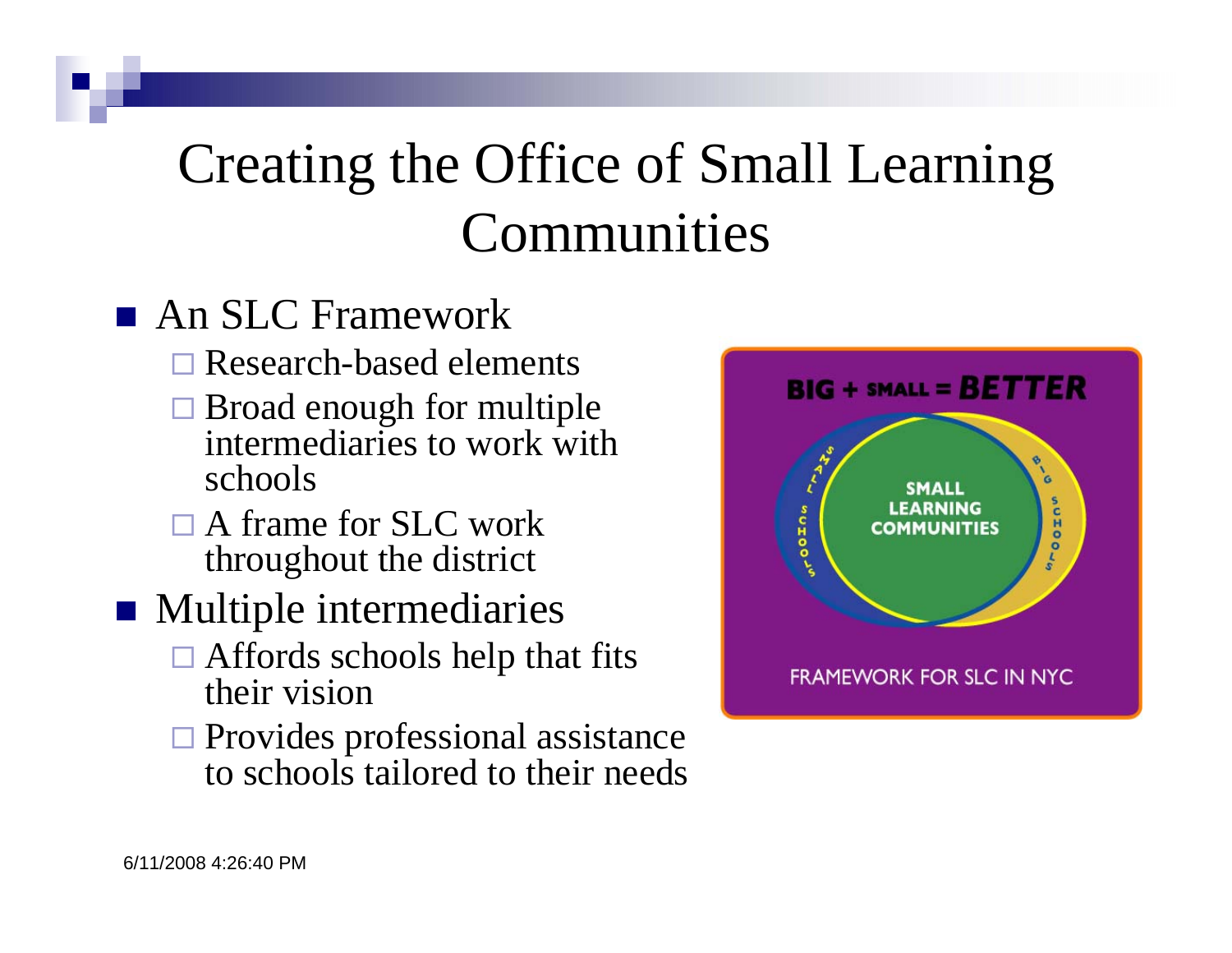## What Are Small Learning Communities in NYC?

- **Smaller divisions within large high schools**
- Small groups of students; each group with dedicated, leader, staff and guidance counselor; all groups overseen by one building principal
- **I** Instructional communities that emphasize rigorous curriculum, heterogeneous grouping, differentiated instruction, team teaching, inquiry, block scheduling, and personalization
- Collaboration and accountability among teachers and leaders
- Cohesive mission to prepare students for on-time graduation, college entrance and completion, and/or workplace readiness and industry certification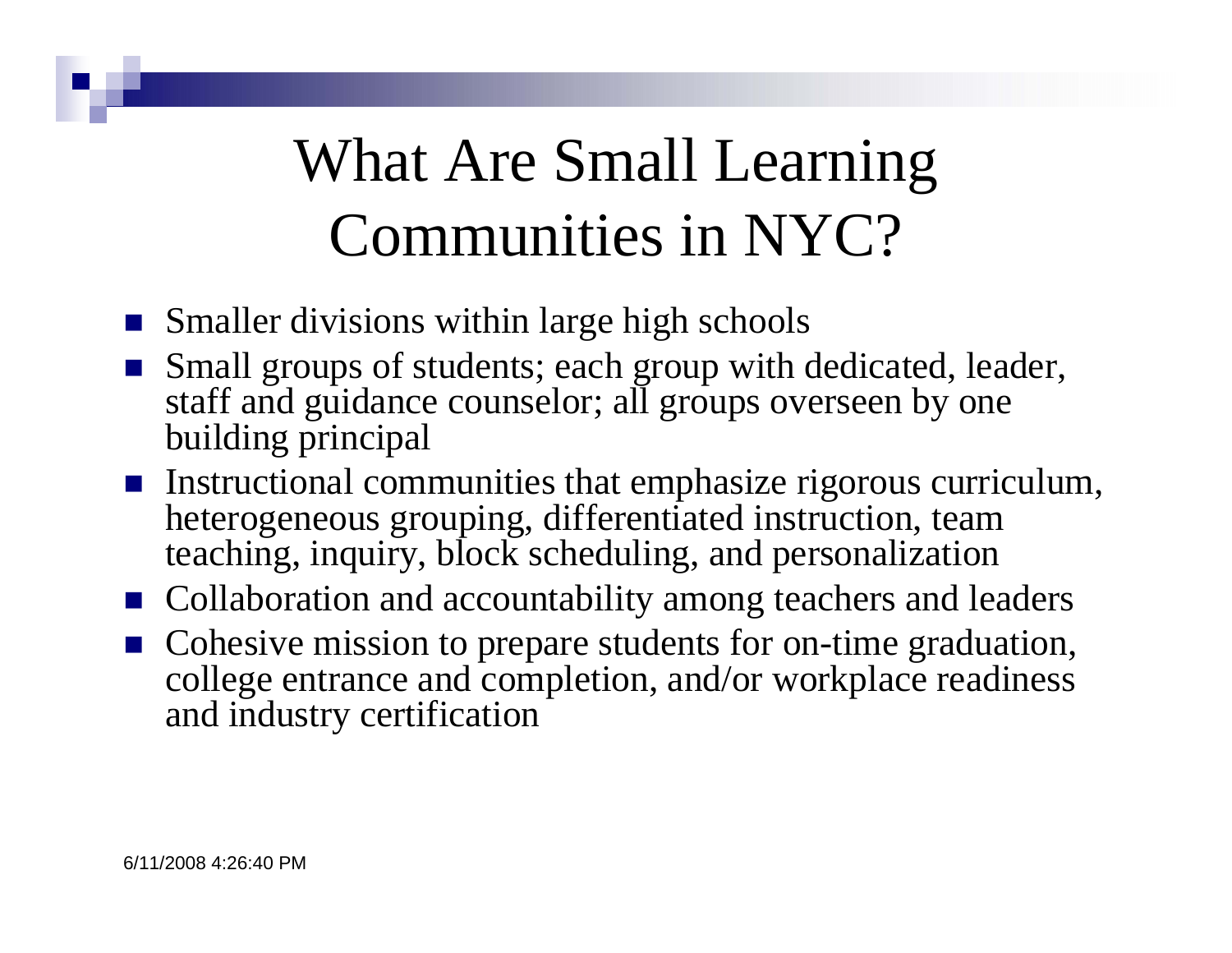## How Do SLC Fit Into the NYC High School Agenda?

- SLC are part of a "Portfolio of Schools" in line with *Children First* that includes multiple pathways for students including new small schools, larger high schools restructured into SLC, and a range of other alternative schools across the city
- Integral to DOE cross-departmental conversations and work around curriculum, policy, and practice
- Designed around research-based practices for school reform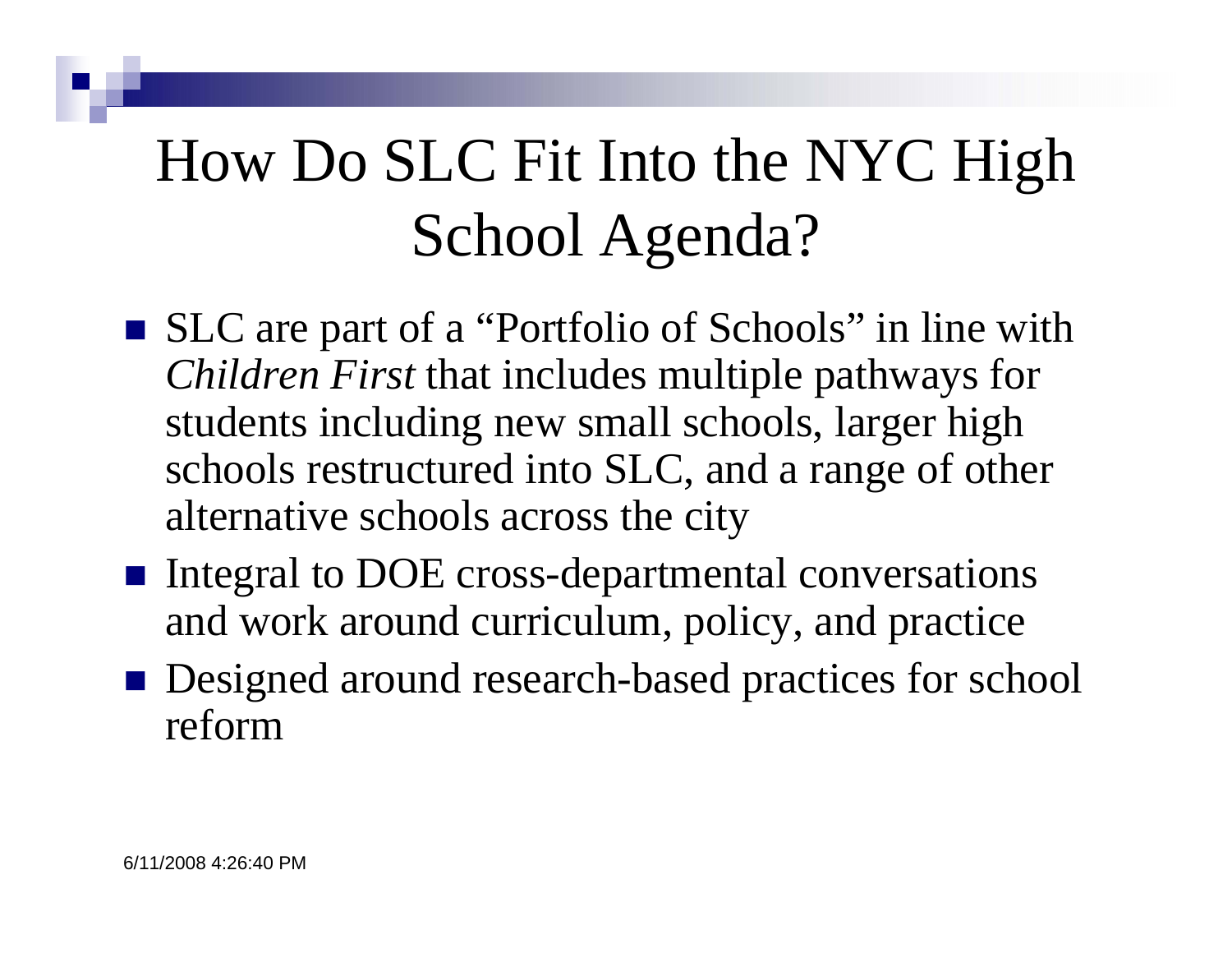## Theory of Action: Creating the Context for SLCs in New York City

- M. Building capacity centrally, regionally and school-wide for change and sustainability of an array of design strategies in NYC
- Creating a well-defined approach to teaching and learning that includes high expectations of rigor as well as classroom practices that include content, process, and product
- Establishing clear connections to post-secondary education and careers
- Gathering, documenting, and sharing best practices in NYC and across the nation
- **E** Ensuring the sustainability of all SLC planning so that the work is not dependent on outside funding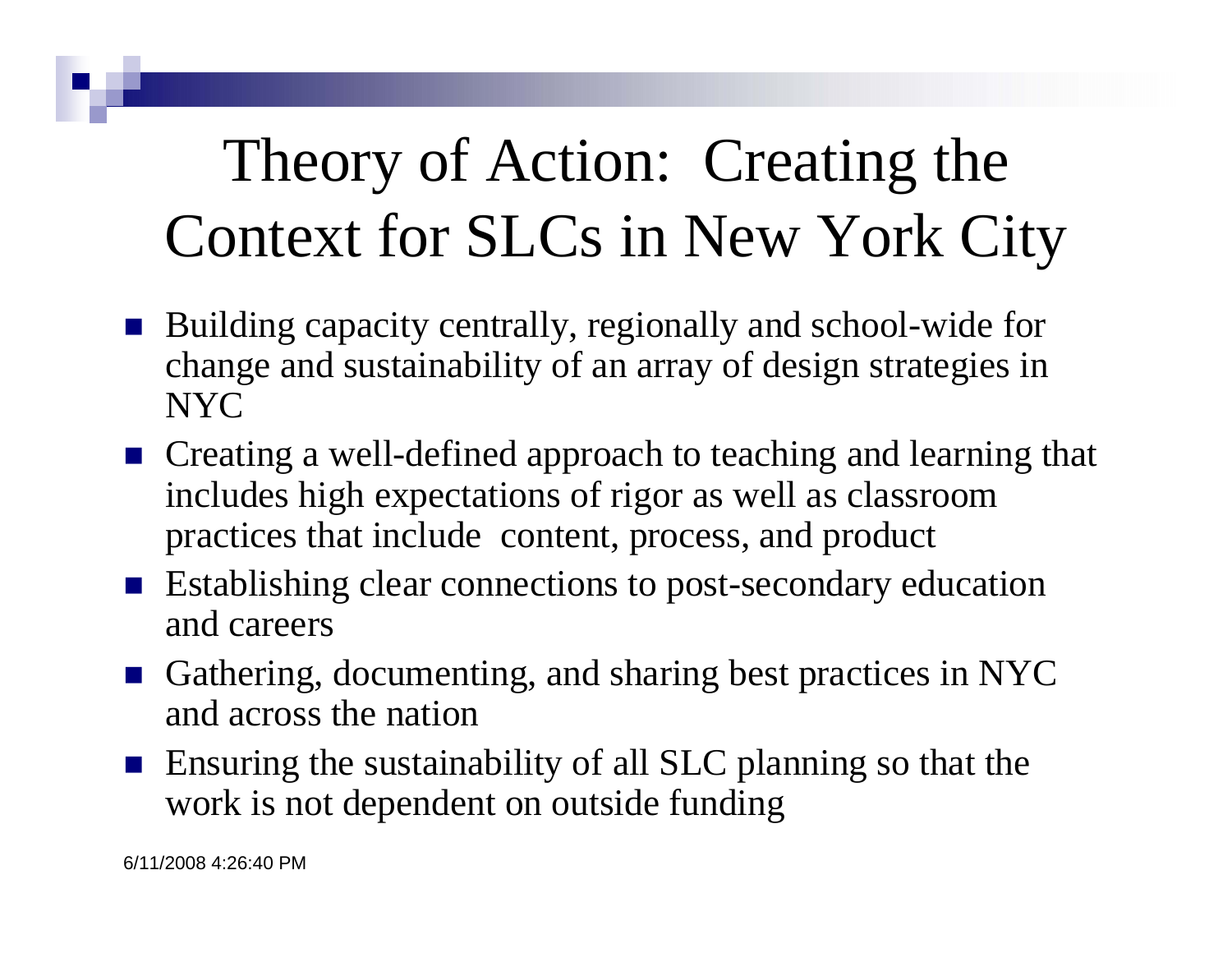## Theory of Action: Designing the SLC Demonstration Project

- SLC for comprehensive public high schools
- Research-based practices
- **Exercise Lessons learned inform the process**
- $\blacksquare$  Intermediaries forward the work
- All stakeholders contribute
- **An SLC Framework guides the reform**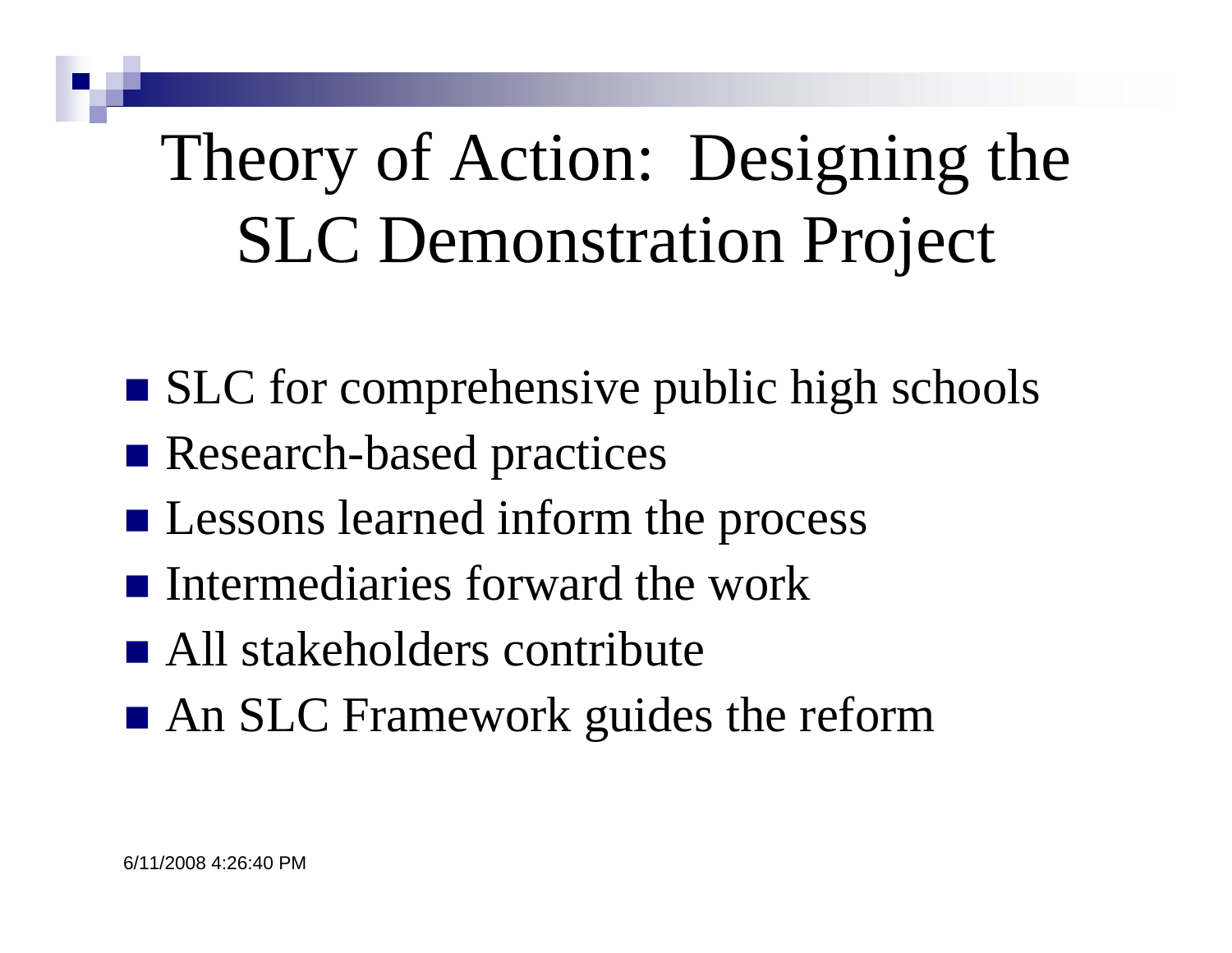Element # 2 - Rigorous, Relevant Curriculum and Instruction for All Students – Key Practices

- M. Rigorous and standards-based
- M. Interactive with authentic student inquiry
- M. Organized around themes of the SLC where applicable
- M. Flexible use of time and space
- M. Instruction targeted to student needs
- M. Organized around students' needed essential knowledge and skills
- Collaborative with community partners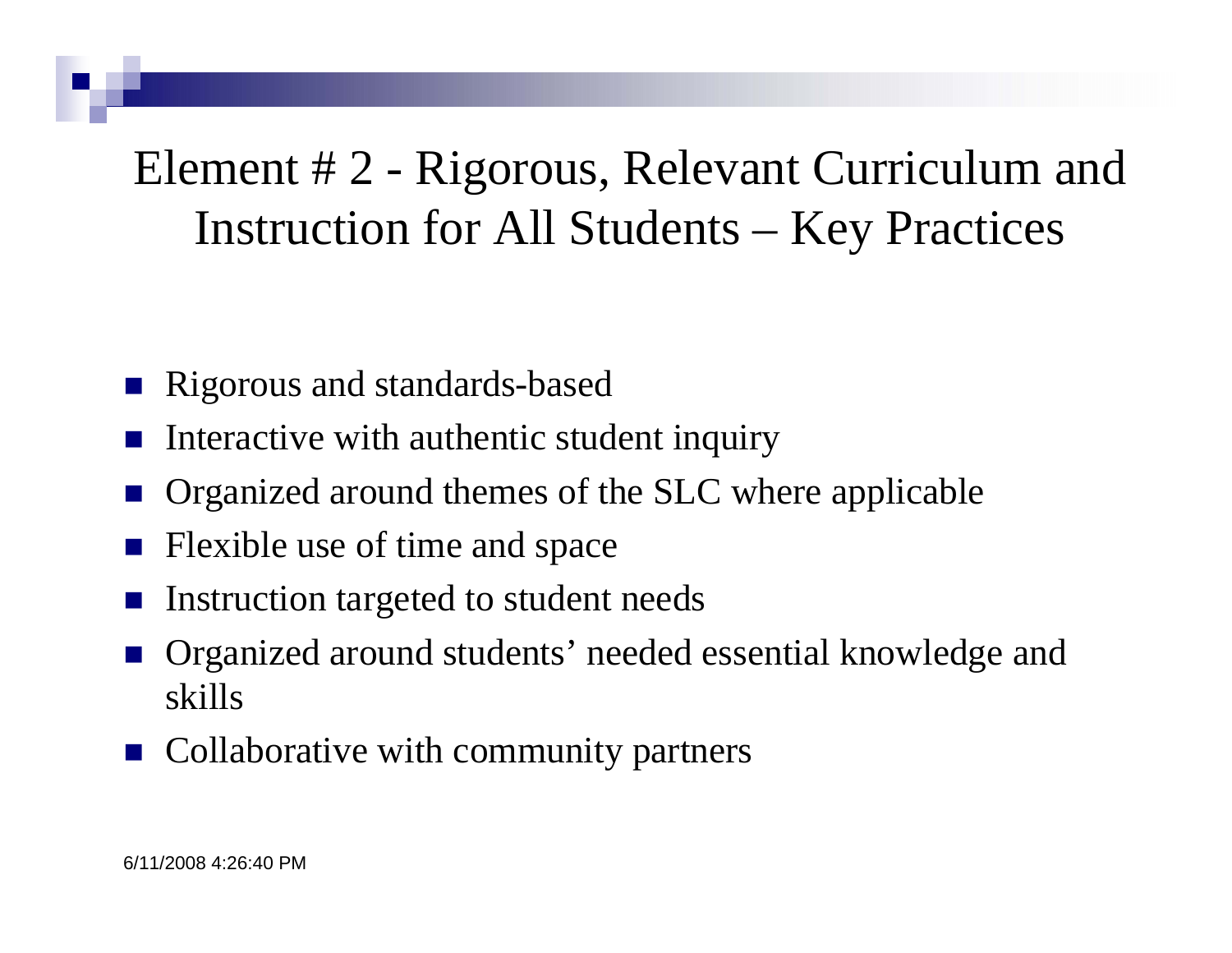## Scaffolded Apprenticeship Model (SAM) - one example

- Assistant Principals, Lead Teachers, and Team Leaders are dedicated to each SLC to identify desired student outcomes, explore the gap between the present reality and the desired outcomes, and work toward closing that gap
- Systematic leadership development with weekly training, conversations, and study groups
- Collaborative with local college; administrative credential credit earned
- 20% release time to plan, collaborate, and work with teachers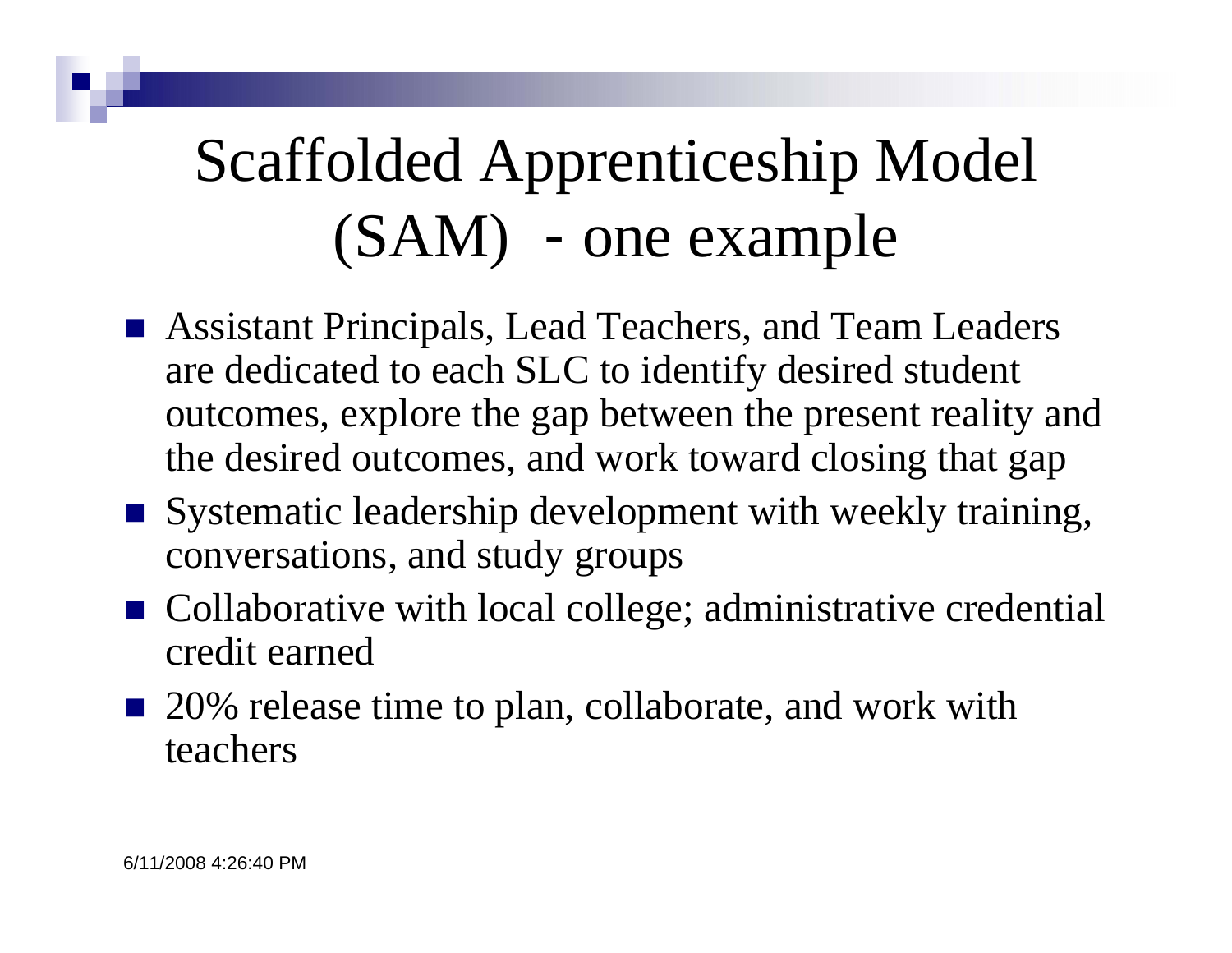### Inclusion of All Students

- **Special Education students have access to SLCs**
- $\blacksquare$  ELL students have access to SLCs
- **Students with an IEP are mainstreamed to the fullest** possible extent
- Services are provided through CTT, push-in, and extra classes
- SLCs are not "tracked", but if resources are limited, students must be able to choose to join the majority of the SLC in the school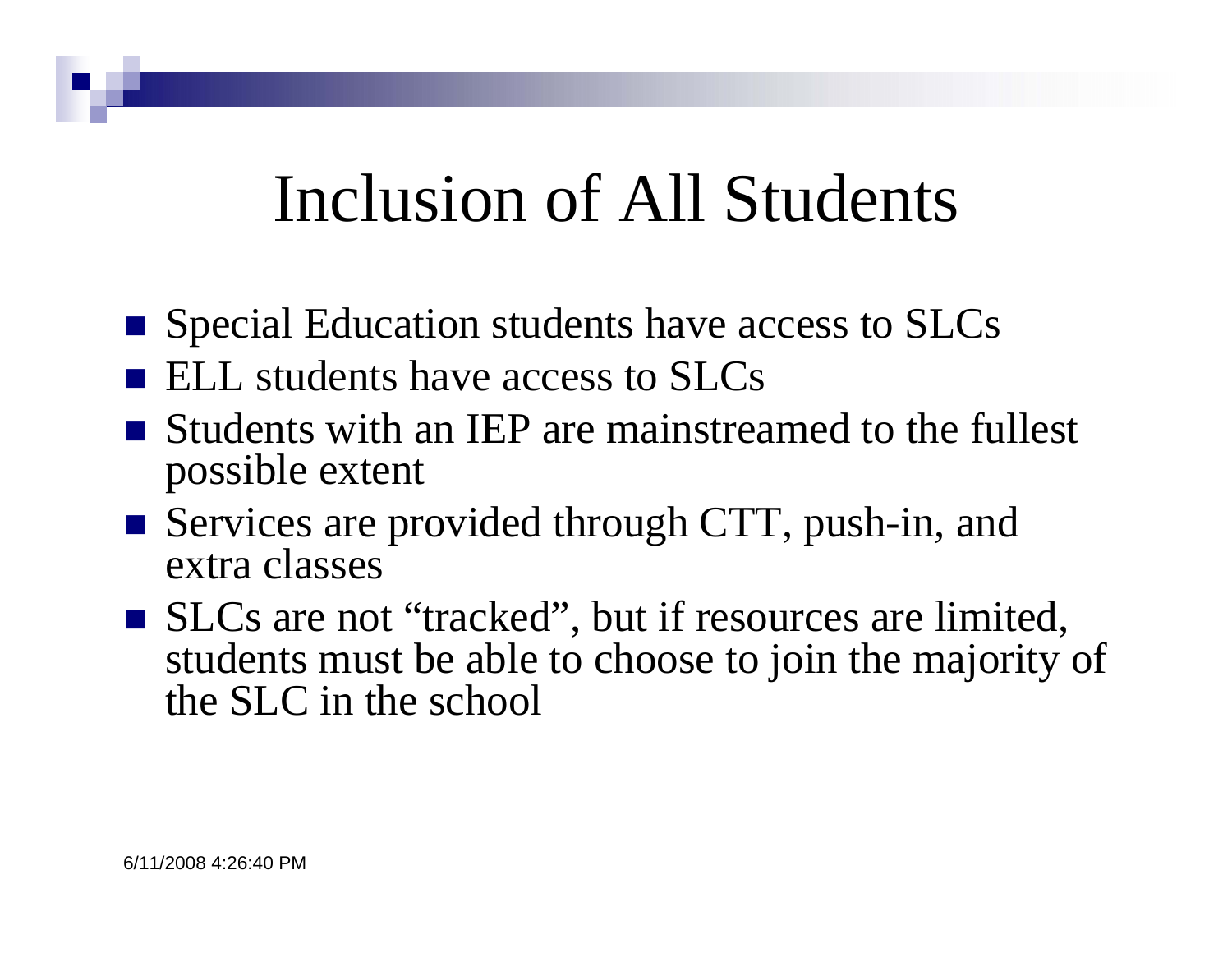## Professional Development

- **Professional Development based on needs of SLC/School**
- Each school has an intermediary that help provide professional development around planning, structures, advisory, use of time, and leadership development
- **Office of SLC** provides the professional development focus for teaching and learning with UBD, differentiated instruction, and curriculum mapping
- **Office of SLC** provides guidance and leadership for educational policy and institutional challenges
- Intermediaries and the OSLC create an integrated PD plan for the SLC schools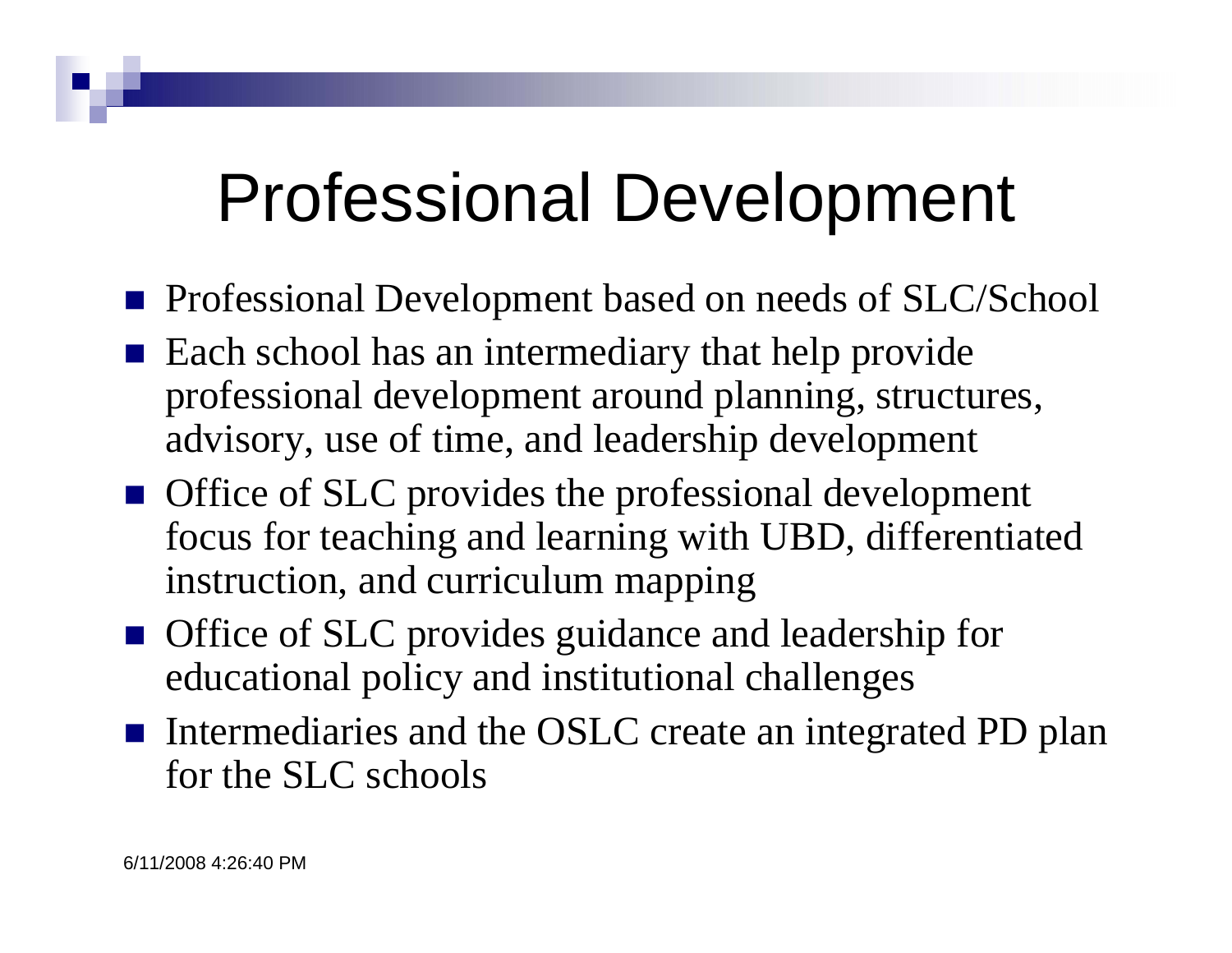## NYC – Early Lessons

- $\blacksquare$  SLC will not work without instructional focus paying attention only to structures does not change student outcomes
- There isn't only one way to do SLC. Schools make sitebased decisions within the context of Framework and in response to their data
- Going wall-to-wall quickly (*rip off the band-aid*) is difficult, but worth it. No one can hide and all students are served.
- Making hard choices early on (*how to rearrange funding to support work: what is most important to us and how are we going to support*). Creating structures and practices that cost more money than a current budget is not sustainable.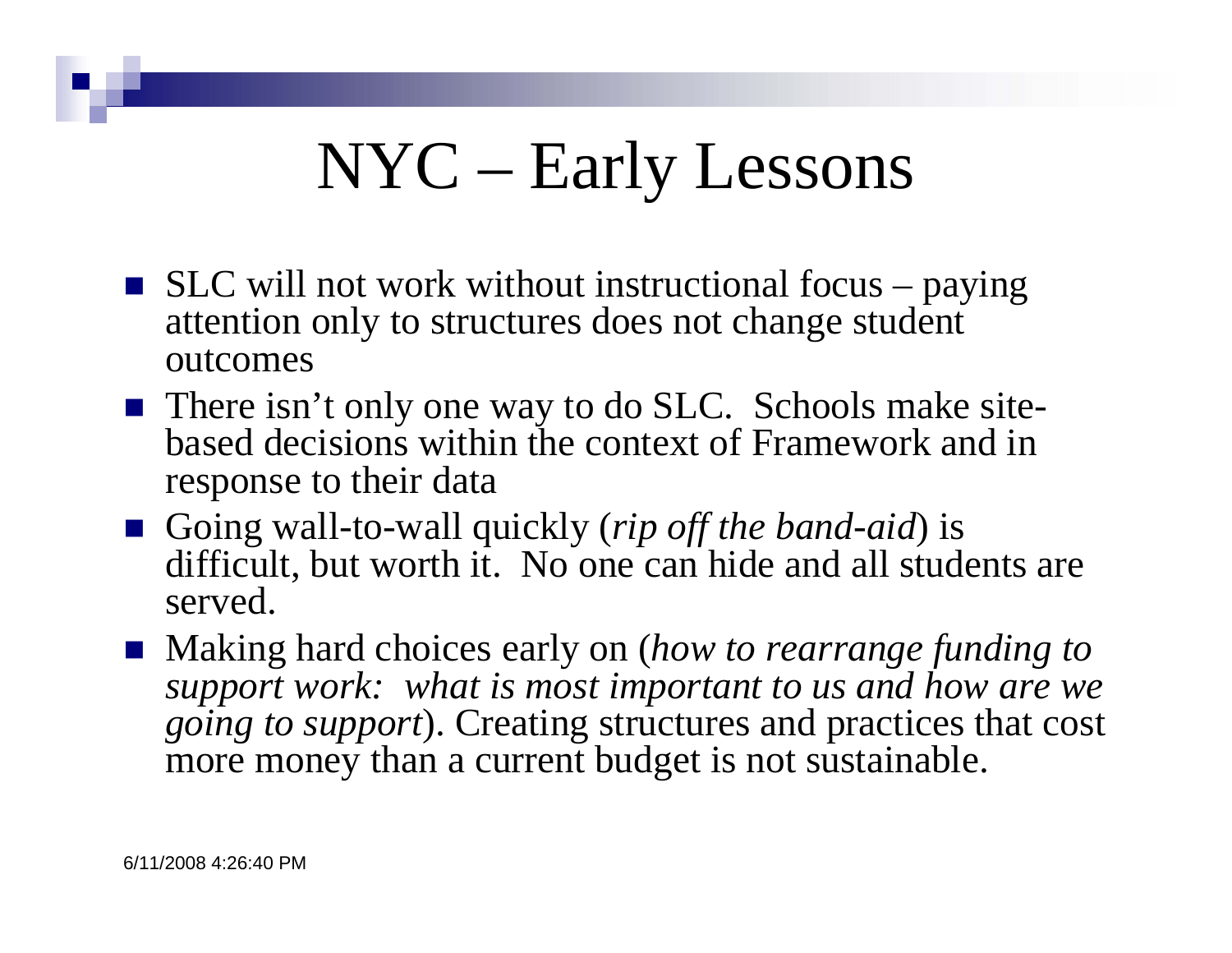## NYC – Lessons Learned

- COMMUNICATION: show good work early and often, but in a concise way (bi-weekly memos, sharing good data upward, moving to have one-pagers that show what we've done to support PD and what the outcomes have been)
- Allot time for sharing ideas among schools (separate from planning and logistics meetings) for principals, APs, and teachers
- Visiting other SLC schools within district and outside. Knowing that others are struggling with same issues
- Cross-germinate best practices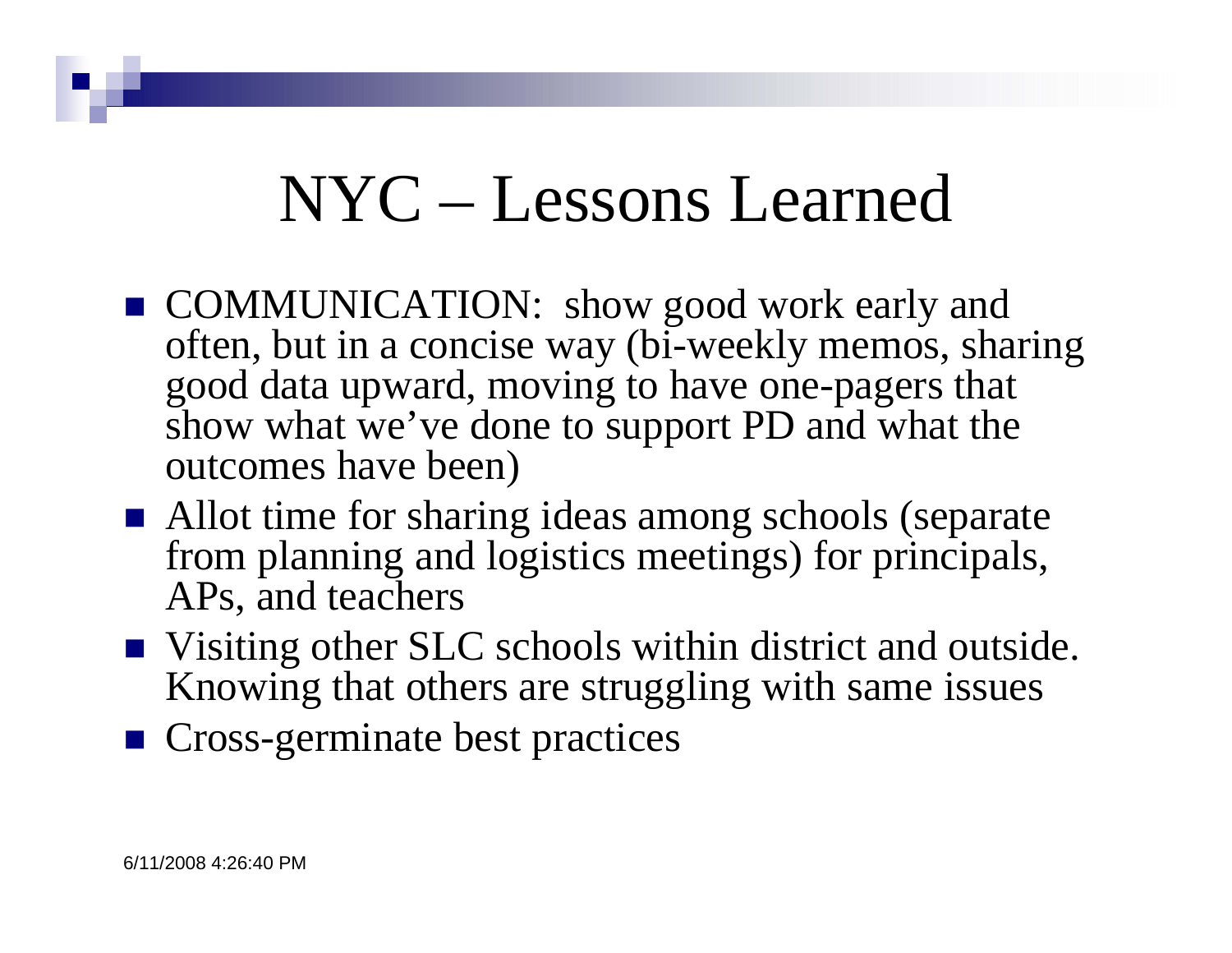## Relentless Pursuit of Excellence



Source – The Denver Plan